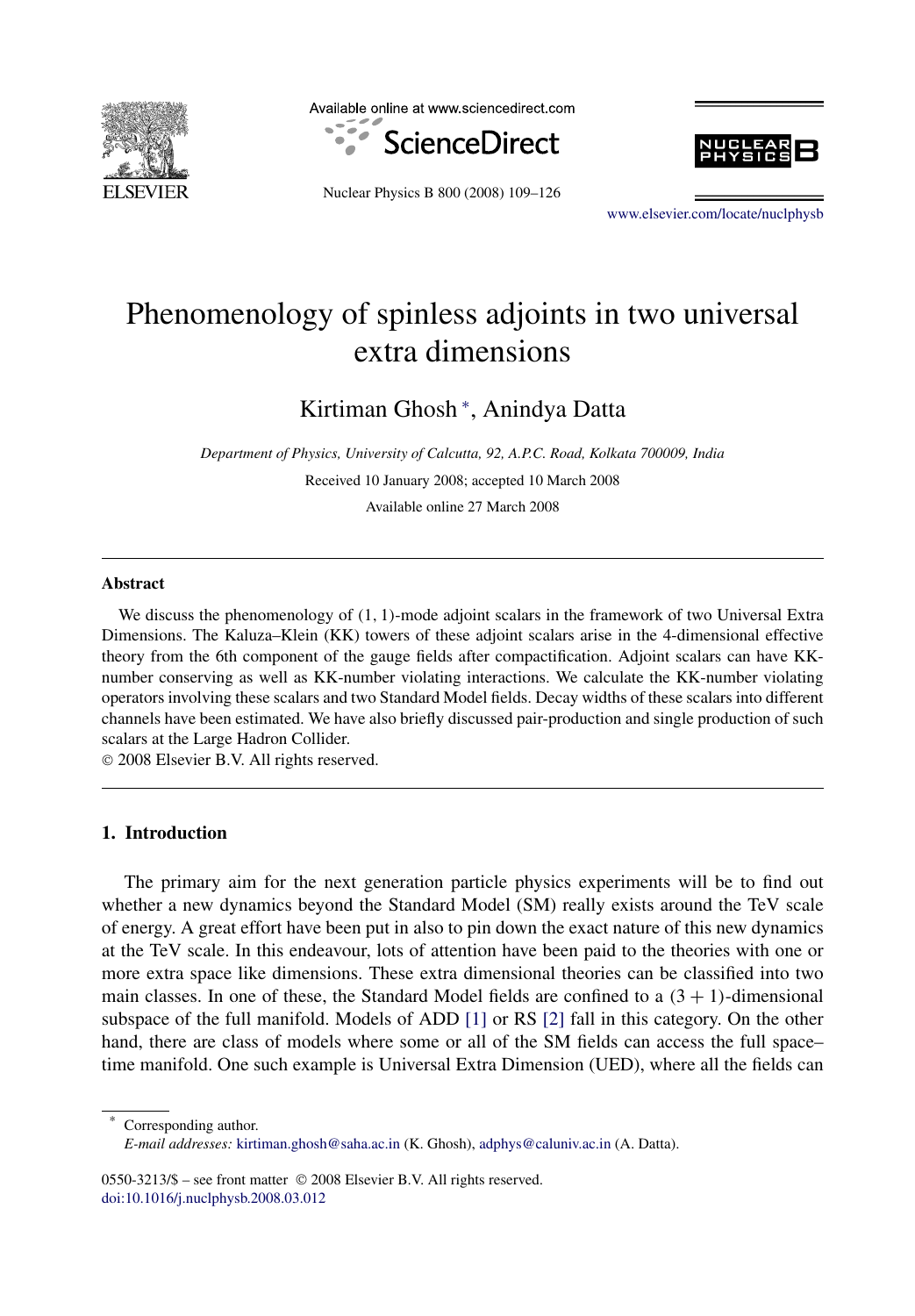propagate in the full manifold [\[3\].](#page-16-0) Apart from the rich phenomenology, UED models in general offer possible unification of the gauge couplings at a relatively low scale of energy, not far beyond the reach of the next generation colliders [\[4\].](#page-16-0) Moreover, particle spectra of UED models contain a weakly interacting stable massive particle, which can be a good candidate for cold dark matter [\[5,6\].](#page-16-0)

Phenomenology of one UED (1UED, space–time is  $(4 + 1)$ -dimensional), have been extensively studied in the context of low energy experiments [\[7\]](#page-16-0) as well as high energy collider experiments [\[8\].](#page-16-0) In this article, we will study some aspects of a particular variant of the UED model where all the SM fields can access 5 space like and 1 time like dimensions. This is called *two Universal Extra Dimension* (2UED) Model which has few additional attractive features. 2UED model can naturally explain the long life time for the proton decay [\[9\]](#page-16-0) and more interestingly predicts that the number of fermion generations should be an integral multiple of three [\[10\].](#page-17-0)

Recently, signals of 2UED model in future colliders like LHC [\[11,12\]](#page-17-0) and ILC [\[13\]](#page-17-0) have been studied in some details. In this article, we will concentrate on the phenomenology of some of the scalars in this theory and their possible production at the LHC.

In  $(1 + 5)$ -dimensional  $(6D)$  space–time, gauge fields have 6 components. However, after compactification,  $(1 + 3)$ -dimensional (4D) effective theory comprises of usual SM gauge fields along with their Kaluza–Klein (KK) excitations. The 6th component of the gauge fields emerge as KK towers of scalar fields transforming as the adjoints of the respective gauge groups. Each KKmode fields in 2UED model is specified by a pair of positive integers (called the *KK-numbers*). Phenomenology of the *(*1*,* 1*)*-mode adjoint scalars will be discussed in this article.

The plan of the article is the following. We will give a brief description of the model in the next section. Interactions of the adjoint scalars will be discussed in Section [3.](#page-4-0) Section [4](#page-5-0) will be devoted to the decays of the *(*1*,* 1*)*-mode adjoint scalars. We will briefly discuss the possible production mechanism of these scalars in Section [5.](#page-9-0) We summarise in the last section.

### **2. Two universal extra dimensions**

As the name suggests, in 2UED all the SM fields can propagate universally in the sixdimensional space–time. Four space–time coordinates  $x^{\mu}$  ( $\mu = 0, 1, 2, 3$ ) form the usual Minkowski space. Two transverse spacial dimensions of coordinates  $x^4$  and  $x^5$  are flat and are compactified with  $0 \le x^4, x^5 \le L$ . This implies that the extra-dimensional space (before compactification) is a square with sides *L*. Identifying the opposite sides of the square will make the compactified manifold a torus. However, toroidal compactification, leads to 4D fermions that are vector-like with respect to any gauge symmetry. The alternative is to identify two pairs of adjacent sides of the square:

$$
(y, 0) \equiv (0, y), \qquad (y, L) \equiv (L, y), \quad \forall y \in [0, L].
$$
 (1)

This is equivalent to folding the square along a diagonal and gluing the boundaries. Above compactification mechanism automatically leaves at most a single 4D fermion of definite chirality as the zero mode of any chiral 6D fermion [\[14\].](#page-17-0)

The field values should be equal at the identified points, modulo possible other symmetries of the theory. The physics at identified points is identical if the Lagrangian takes the same value for any field configuration:

$$
\mathcal{L}|_{x^{\mu},y,0} = \mathcal{L}|_{x^{\mu},0,y}; \qquad \mathcal{L}|_{x^{\mu},y,L} = \mathcal{L}|_{x^{\mu},L,y}.
$$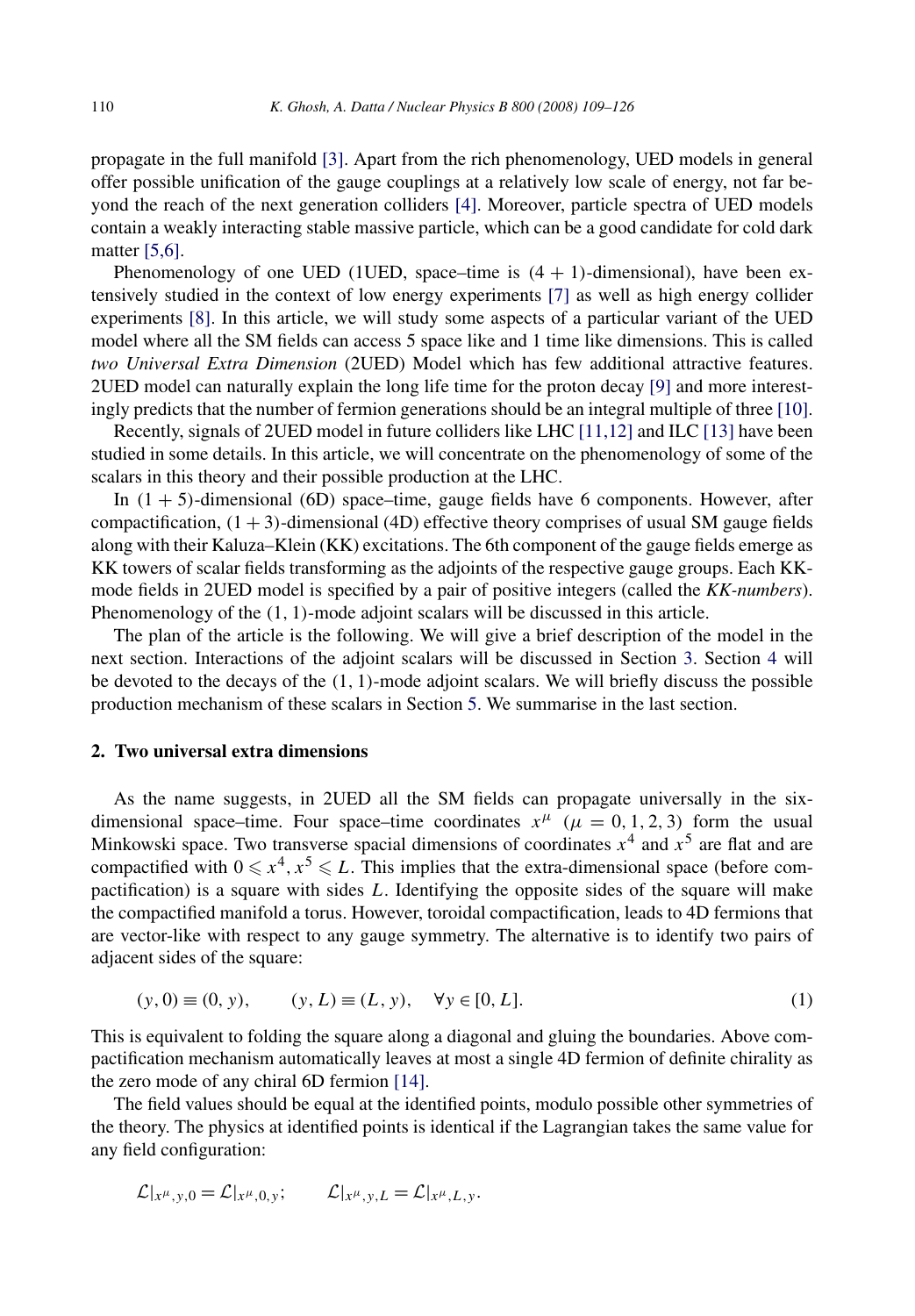This requirement fixes the boundary conditions for 6D scalar fields *Φ(xα)* and 6D Weyl fermions  $\Psi_{\pm}(x^{\alpha})$ . The requirement that the boundary conditions for 6D scalar or fermionic fields are compatible with the gauge symmetry, also fixes the boundary conditions for 6D gauge fields. The folding boundary conditions do not depend on continuous parameters, rather there are only eight self-consistent choices out of which one particular choice leads to zero mode fermions after compactification. Any 6D field (fermion/gauge or scalar)  $\Phi(x^{\mu}, x^4, x^5)$  can be decomposed as:

$$
\Phi(x^{\mu}, x^4, x^5) = \frac{1}{L} \sum_{j,k} f_n^{(j,k)}(x^4, x^5) \Phi^{(j,k)}(x^{\mu}).
$$
\n(2)

Where,

$$
f_n^{(j,k)}(x^4, x^5)
$$
  
=  $\frac{1}{1 + \delta_{j,0}\delta_{k,0}} \left[ e^{-in\pi/2} \cos\left(\frac{jx^4 + kx^5}{R} + \frac{n\pi}{2}\right) + \cos\left(\frac{kx^4 - jx^5}{R} + \frac{n\pi}{2}\right) \right].$  (3)

The compactification radius *R* is related to the size, *L*, of the compactified space as:  $L = \pi R$ . Where 4D fields  $\Phi^{(j,k)}(x^{\mu})$  are the *(j,k)*th KK modes of the 6D field  $\Phi(x^{\alpha})$  and *n* is a integer whose value is restricted to 0, 1, 2 or 3 by the boundary conditions. It is obvious from the form of  $f_n^{(j,k)}(x^4, x^5)$  that only  $n = 0$  allows zero mode ( $j = k = 0$ ) fields in the 4D effective theory. The zero mode fields and the interactions among zero modes can be identified with the SM.

The requirements of anomaly cancellation and fermion mass generation force the weakdoublet fermions to have opposite 6*D chiralities* with respect to the weak-singlet fermions. So the quarks of one generation are given by  $Q_+ \equiv (U_+, D_+), U_-, D_-.$  The 6D doublet quarks and leptons decompose into a tower of heavy vector-like 4D fermion doublets with left-handed zero mode doublets. Similarly each 6D singlet quark and lepton decompose into the towers of heavy 4D vector-like singlet fermions along with zero mode right-handed singlets. These zero mode fields are identified with the SM fermions. As for example, SM doublet and singlets of 1st generation quarks are given by  $(u_L, d_L) \equiv Q_{+L}^{(0,0)}(x^{\mu}), u_R \equiv U_{-R}^{(0,0)}(x^{\mu})$  and  $d_R \equiv D_{-R}^{(0,0)}(x^{\mu}).$ 

In 6D, each of the gauge fields, has six components. Upon compactification, they decompose into towers of 4D spin-1 fields, a tower of spin-0 fields which are eaten by heavy spin-1 fields. Another tower of 4D spin-0 fields, all belonging to the adjoint representation of the corresponding gauge group, remain in the physical spectrum. These are the physical *spinless adjoints* in which we are interested.

The tree-level masses for  $(j, k)$ th KK-mode particles are given by  $\sqrt{M_{j,k}^2 + m_0^2}$ , where  $M_{j,k} =$  $\sqrt{j^2 + k^2}/R$ . *m*<sub>0</sub> is the mass of the corresponding zero mode particle. As a result, the tree-level masses are approximately degenerate. This degeneracy is lifted by radiative effects. The fermions receive mass corrections from the gauge interactions (with gauge bosons and adjoint scalars) and Yukawa interactions. All of these give positive mass shift. The gauge fields and spinless adjoints receive mass corrections from the self-interactions and gauge interactions. Gauge interactions with fermions give a negative mass shift. While the self-interactions give positive mass shift with different strength with respect to the former. However, masses of the hypercharge gauge boson  $B_{\mu}^{(j,k)}$  and the corresponding scalar  $B_H^{(j,k)}$  receive only negative corrections from fermionic loops. Numerical computation shows that the lightest KK particle is the spinless adjoint  $B_H^{(1,0)}$ , associated with the hypercharge gauge boson. As a result, 2UED model gives rise to a scalar dark matter candidate. As an illustrative example, we have plotted (in [Fig. 1\)](#page-3-0) the variation of *(*1*,* 1*)*-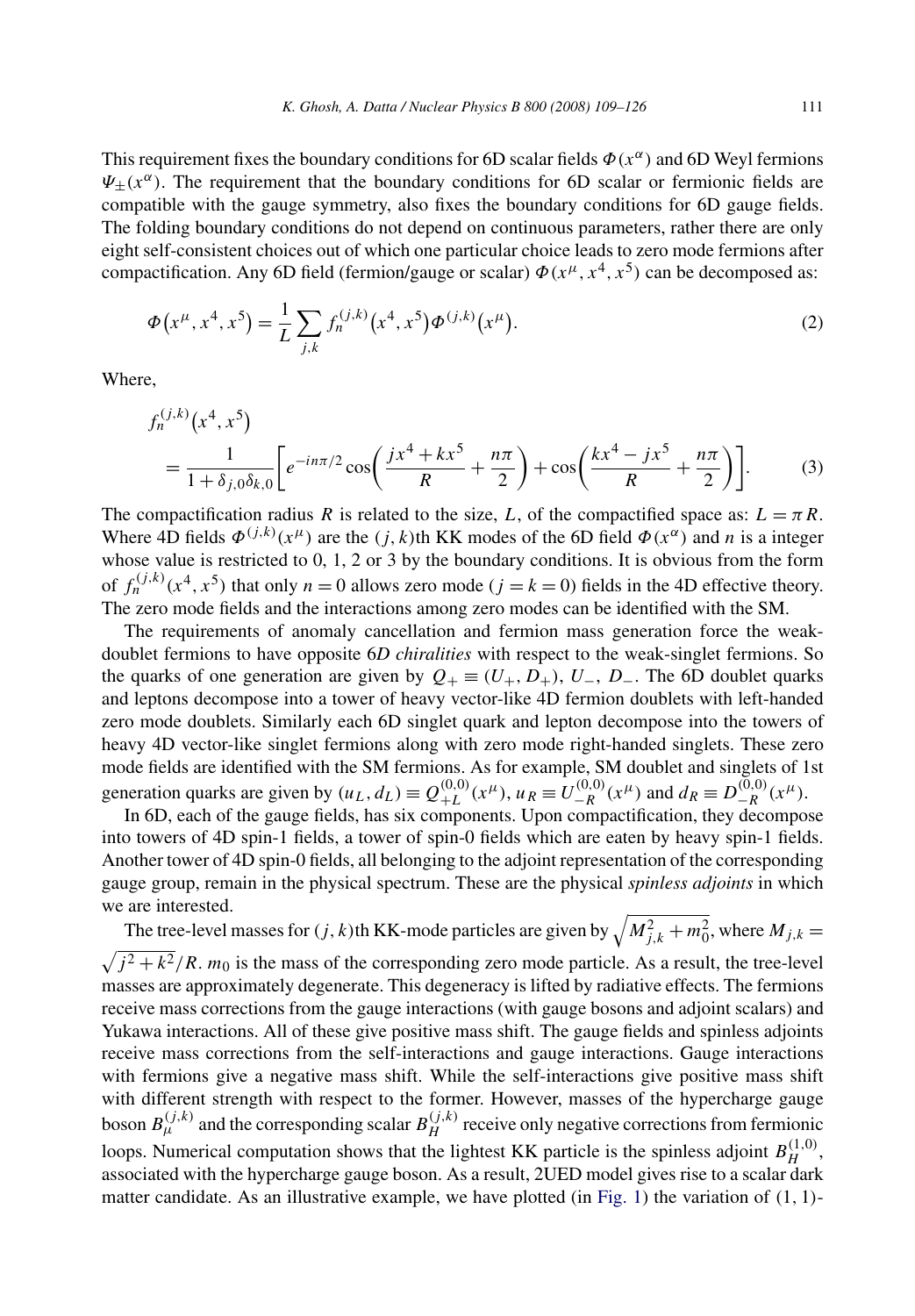<span id="page-3-0"></span>

Fig. 1. Variation of  $G_H^{(1,1)}$  (solid),  $W_H^{3(1,1)}$  (small dash) and  $B_H^{(1,1)}$  (large dash) masses (after incorporating the one loop radiative corrections) with  $R^{-1}$ . For comparison,  $\frac{\sqrt{2}}{R}$  (dotted) has also been presented.

mode adjoint scalar masses (after including the radiative corrections) with *R*−1. For comparison, we have also plotted  $\frac{\sqrt{2}}{R}$ , which is the tree-level mass of the (1, 1)th KK-mode particles.

Conservation of momentum (along the extra dimensions) in the full theory, implies KK number conservation in the effective 4D theory. Beginning with the SM-like interactions in the 6D (called the *bulk interactions*) one can obtain the *KK-number* as well as *KK-parity conserving* interactions, in 4D effective theory after compactification. However, one can generate KK number violating operators at one loop level, starting from the bulk interactions. Structure of the theory demands that these operators can only be on  $(0,0)$ ,  $(0,L)$  and  $(L,L)$  points of the *chiral square*. Bulk interactions being symmetric under KK-parity, operators generated by loops also conserve the KK-parity. These KK number violating operators are phenomenologically very important. A single non-zero mode KK particle can be produced only via the KK number violating interactions. Thus the complete 4D effective Lagrangian can be written as:

$$
\mathcal{L}_{4D} = \int_{0}^{L} dx^{4} \int_{0}^{L} dx^{5} \{ \mathcal{L}_{bulk} + \delta(x_{4})\delta(L - x_{5})\mathcal{L}_{2} + [\delta(x_{4})\delta(x_{5})
$$

$$
+ \delta(L - x_{4})\delta(L - x_{5})\mathcal{L}_{1} \}.
$$
(4)

 $\mathcal{L}_{bulk}$  includes 6D kinetic term for the quarks, leptons,  $SU(3)_C \times SU(2)_L \times U(1)_Y$  gauge fields, a Higgs doublet, 6D Yukawa interactions of the quarks and leptons to the Higgs doublet, and a 6D Higgs potential.  $\mathcal{L}_1$  and  $\mathcal{L}_2$  contain KK number violating interactions. As for example, the lowest dimensional localized operator that involve −*ve* chirality 6D quark field (*F*−) appear in  $\mathcal{L}_p$  ( $p = 1, 2$ ) as

$$
\frac{C_{pF}}{2^{2}M_{s}^{2}}i\bar{F}_{-R}\Gamma^{\mu}D_{\mu}F_{-R}+\left(\frac{C'_{pF}}{2^{2}M_{s}^{2}}i\bar{F}_{-R}\Gamma^{l}D_{l}F_{-L}+\text{h.c.}\right)
$$
(5)

where  $\Gamma^{\mu}$  with  $\mu = 0, 1, 2, 3$  and  $\Gamma^{l}$  with  $l = 4, 5$  are six anti-commuting  $8 \times 8$  matrices,  $D^{\mu}$ ,  $D^{l}$ are 6D covariant derivative,  $C_{pF}$ ,  $C'_{pF}$  are dimensionless parameters, and  $M_s$  is the cut-off scale.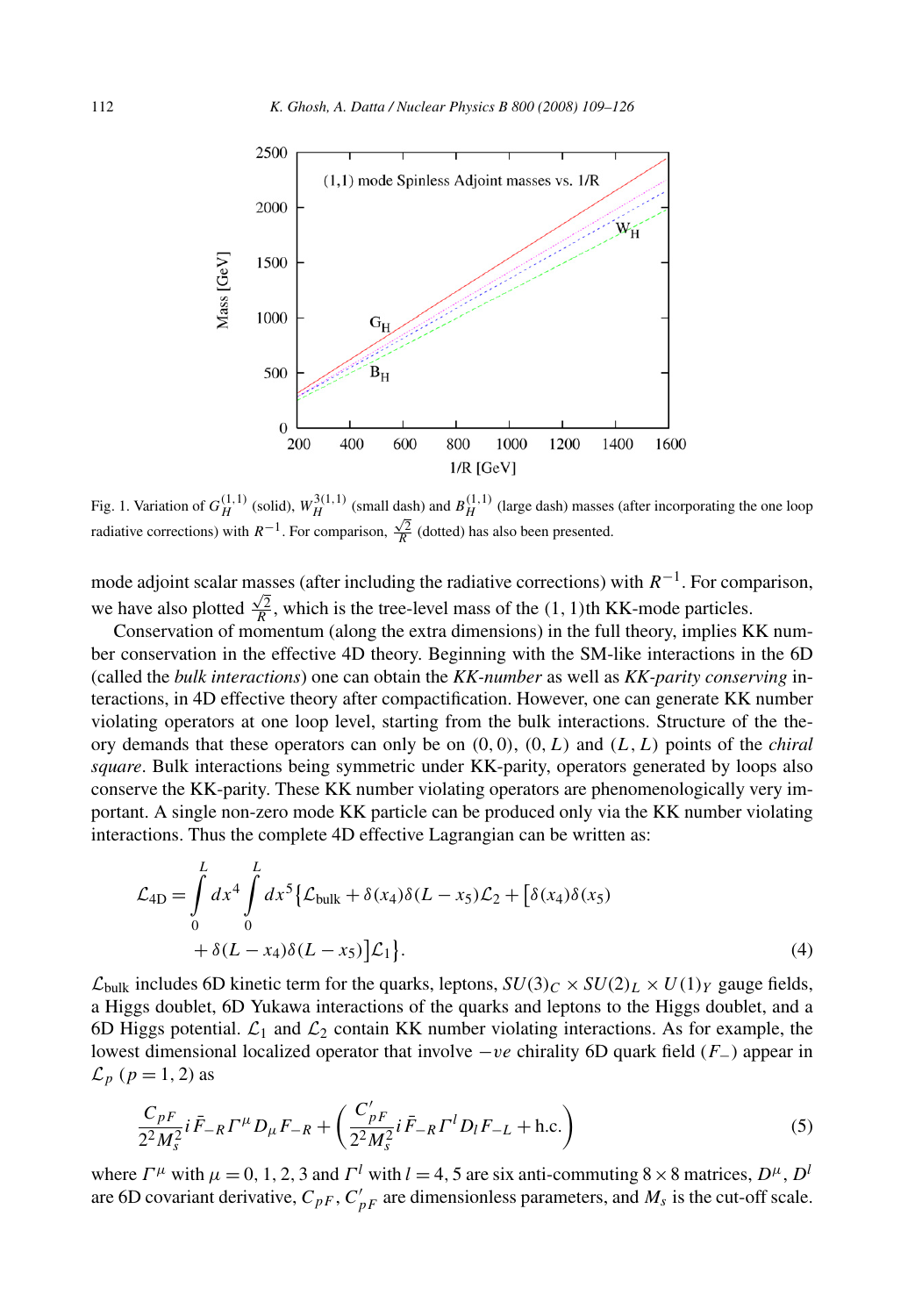<span id="page-4-0"></span> $\mathcal{L}_1$  and  $\mathcal{L}_2$  also include 4D like kinetic terms for all 6D scalar and gauge fields and some part of 6D kinetic term. Contributions to those localized operators might be induced by physics above the cut-off scale. We assume that those UV generated localized operators are also symmetric under KK parity, so that the stability of the lightest KK particle which can be a promising dark matter candidate, is ensured. Loop contributions by the physics below cut-off scale  $M_s$  are used to renormalize the localized operators. These contributions are calculated in [\[15\]](#page-17-0) at one loop order. Assuming bare contributions at the cutoff scale  $M_s$  can be neglected, RG evolution fixes the values of the *C* parameters.

### **3. Interactions of adjoint scalars**

In this section, we will discuss the possible interaction of a  $(j, k)$ -mode adjoint scalar. The interactions of spinless adjoints can be classified as KK number conserving and KK number violating interactions. KK number conserving interactions arise from the compactification of the bulk Lagrangian, where as, KK number violating interactions arise mainly due to the loops involving KK number conserving interactions.

#### *3.1. KK-number conserving interactions*

Tree-level interactions of adjoint scalars with zero and non-zero mode fermions arise from the 6D kinetic terms for the fermions. After compactification and integrating over the compactified co-ordinates one can obtain the 4D effective interactions:

$$
\mathcal{L} \supset -ig \delta_{0,1,3}^{(j_1,k_1)(j_2,k_2)(j_3,k_3)} r_{j_2,k_2}^* r_{j_3,k_3} \bar{\psi}_{+L}^{(j_1,k_1)} A_H^{(j_2,k_2)} \psi_{+R}^{(j_3,k_3)} -ig \delta_{0,1,3}^{(j_1,k_1)(j_2,k_2)(j_3,k_3)} r_{j_2,k_2}^* r_{j_3,k_3} \bar{\psi}_{-R}^{(j_1,k_1)} A_H^{(j_2,k_2)} \psi_{-L}^{(j_3,k_3)} + \text{h.c.}
$$
\n(6)

*g* is the gauge coupling for the gauge group in consideration and  $r_{j,k} = (j + ik)/\sqrt{j^2 + k^2}$ . The above form of the interactions are valid both for  $A_H^{(j,k)}$  being an Abelian spinless adjoint field and non-Abelian spinless adjoint with the replacement of  $A_H^{(j,k)} \to T^a A_H^{a(j,k)}$ .  $T^a$ 's are the gauge group generators corresponding to the representation of  $Ψ<sub>±</sub>$ . Appearance of the *δ*-functions<sup>1</sup> in the above expression ensure the conservation of KK-number. We list the relevant Feynman Rules arising from the above interactions in [Fig. 7](#page-13-0) of [Appendix A.](#page-13-0)

#### *3.2. KK-number violating interactions*

Starting with the KK number conserving bulk interactions of 2UED one can generate KK number violating operators via loop effects. As for example, a dimension 5 operator involving two zero mode fermions and a even KK parity (with  $j + k$  even)  $(j, k)$ -mode spinless adjoint can be constructed in such a way.

We have listed the KK-number violating 2-point and 3-point functions in [Fig. 8](#page-14-0) of [Appendix A.](#page-13-0) The amplitude for  $A_H^{(j,k)} \to \psi_{-R}^{(0,0)} \psi_{-R}^{(0,0)}$  is also calculated in [Appendix B](#page-13-0) and is given by,

$$
\mathcal{M} = -i \frac{g}{M_{j,k}} \left( K_{C_{1}\psi_{R}}^{(j,k)} C_{2\psi_{R}} - K_{C'_{1}\psi_{R}}^{(j,k)} C'_{2\psi_{R}} \right) \left[ \bar{u}(p_{1}) \not{p} P_{R} u(p_{2}) \right]. \tag{7}
$$

<sup>&</sup>lt;sup>1</sup> We follow the same convention as in Ref. [\[14\].](#page-17-0)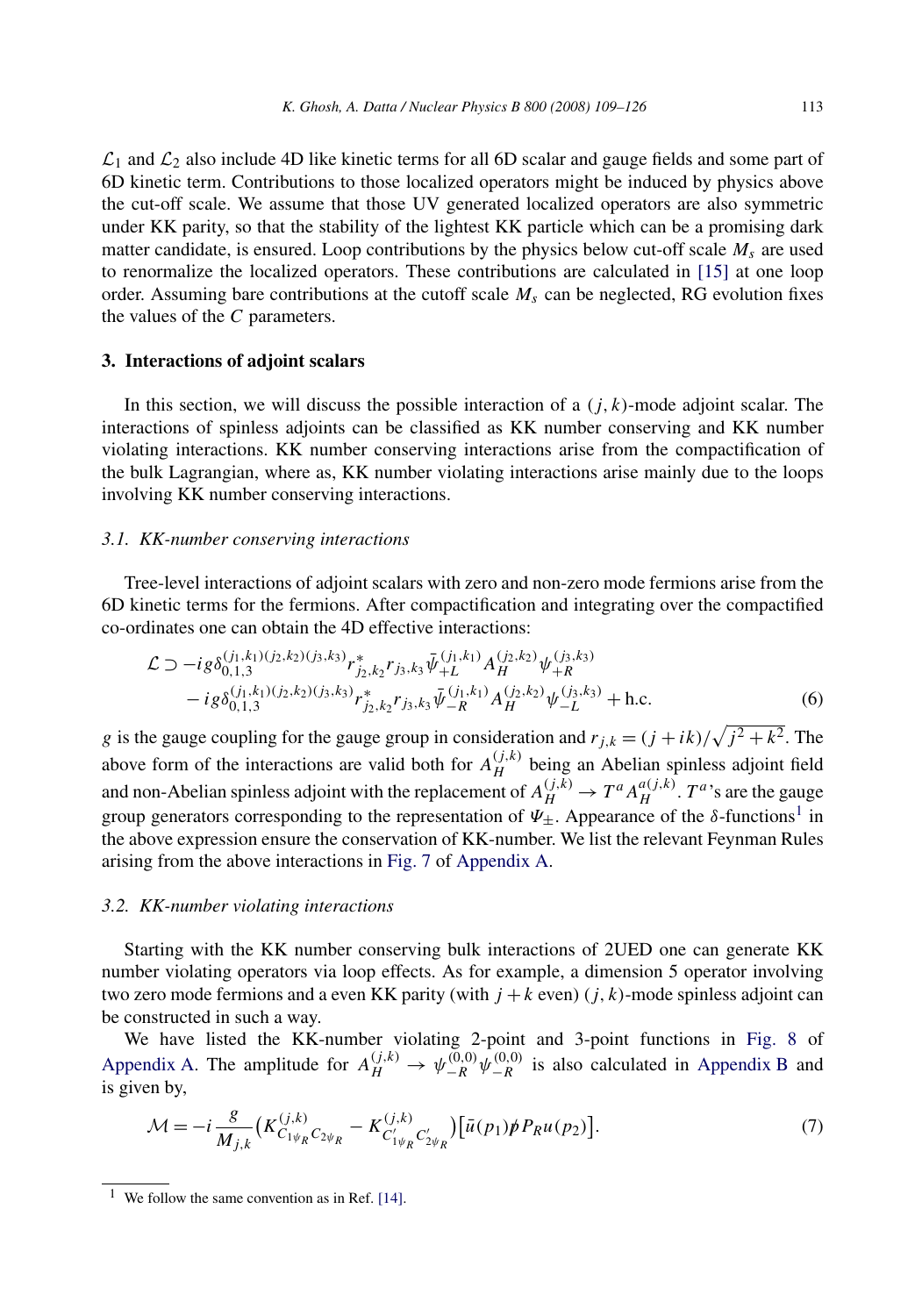<span id="page-5-0"></span>Defining  $\tilde{C}_{j,k}^f = K_{C_{1}\psi_R C_{2}\psi_R}^{(j,k)} - K_{C_{1}\psi_R C_{2}\psi_R}^{(j,k)}$ , one can parametrise  $\tilde{C}_{j,k}^f = \tilde{\xi}_f \frac{1}{16\pi^2} \log(M_s^2/M_{j,k}^2)$ . *ξ*˜ *fL,R* are dimensionless parameters which fix the couplings of adjoint scalars with two zero mode fermions.

$$
\tilde{\xi}_{q_L} = 4g_s^2 + \frac{9}{4}g^2 + \frac{3}{4}g'^2 Y_{q_L}^2,
$$
  
\n
$$
\tilde{\xi}_{q_R} = 4g_s^2 + \frac{3}{4}g'^2 Y_{q_R}^2,
$$
  
\n
$$
\tilde{\xi}_{e_L} = \frac{9}{4}g^2 + \frac{3}{4}g'^2 Y_{e_L}^2,
$$
  
\n
$$
\tilde{\xi}_{e_R} = \frac{3}{4}g'^2 Y_{e_R}^2,
$$
\n(8)

where  $Y_f$  is the hypercharge of the corresponding fermion  $f$ . Spinless adjoints can also couple with two SM gauge bosons. These couplings are generated from finite 1-loop diagrams [\(Ap](#page-13-0)[pendix B\)](#page-13-0). The dimension-5 operators, involving a *(*1*,* 1*)*-mode colour spinless adjoint and two SM gauge boson, are given by:

$$
C_{\gamma g}^G \epsilon^{\mu\nu\alpha\beta} \operatorname{Tr} [G_{\mu\nu} A_{\alpha\beta} G_H^{(1,1)}] + C_{Zg}^G \epsilon^{\mu\nu\alpha\beta} \operatorname{Tr} [G_{\mu\nu} Z_{\alpha\beta} G_H^{(1,1)}]. \tag{9}
$$

The dimension-5 operators, involving a (1, 1)-mode  $U(1)$  or  $SU(2)$  spinless adjoint  $(V_H^{(1,1)})$  $(B_H^{(1,1)}$  or  $W_H^{3(1,1)}$ ) and two SM gauge bosons, are given by,

$$
C_{gg}^V \epsilon^{\mu\nu\alpha\beta} \operatorname{Tr} [G_{\mu\nu} G_{\alpha\beta} V_H^{(1,1)}] + C_{\gamma\gamma}^V \epsilon^{\mu\nu\alpha\beta} A_{\mu\nu} A_{\alpha\beta} V_H^{(1,1)} + C_{\gamma Z}^V \epsilon^{\mu\nu\alpha\beta} A_{\mu\nu} Z_{\alpha\beta} V_H^{(1,1)} + C_{ZZ}^V \epsilon^{\mu\nu\alpha\beta} Z_{\mu\nu} Z_{\alpha\beta} V_H^{(1,1)} + C_{W^+W^-}^V \epsilon^{\mu\nu\alpha\beta} W_{\mu\nu}^+ W_{\alpha\beta}^- V_H^{(1,1)}, \tag{10}
$$

where  $G_{\mu\nu}$ ,  $A_{\mu\nu}$ ,  $Z_{\mu\nu}$  and  $W^{\pm}_{\mu\nu}$  are the field strengths of gluon, photon, *Z*-boson and  $W^{\pm}$ boson respectively. The values of the *C* coefficients can be found in [Appendix B.](#page-13-0) We have used  $\alpha = 1/128$  and sin<sup>2</sup>  $\theta_W = 0.23$ . The SM running of strong coupling constant (with  $\alpha_s = 0.1$  at a scale of 1 TeV) has been used. Yukawa couplings for all light quarks  $(u, d, c, s)$  have been neglected. Top and bottom quark Yukawa couplings are taken to be 1 and 0.02, respectively. For quarks the resulting values of *ξ* parameters at a scale about 0.5 TeV are  $\xi_{q_L} = 6.82$ ,  $\xi_{u_R} = 6.02$ and  $\xi_{dR} = 5.89$ .

Following the same algorithm in [Appendix B,](#page-13-0) one can obtain dimension-6 operators involving two spinless adjoints and a gauge boson of the form:

$$
A_{\mu\nu}\partial^{\mu}B_{H}^{(1,1)}\partial^{\nu}W_{H}^{3(1,1)} + \text{Tr}\big[G_{\mu\nu}\partial^{\mu}B_{H}^{(1,1)}\partial^{\nu}G_{H}^{(1,1)}\big] + \text{Tr}\big[G_{\mu\nu}\partial^{\mu}G_{H}^{(1,1)}\partial^{\nu}W_{H}^{3(1,1)}\big] + Z_{\mu\nu}\partial^{\mu}B_{H}^{(1,1)}\partial^{\nu}W_{H}^{3(1,1)}.
$$
(11)

However, first, second and the third operator vanish identically if we use equation of motion for photon and gluon respectively. Moreover the decay of  $W_H^{3(1,1)}$  to a  $B_H^{(1,1)}$  (can take place via the last one) and a massive SM gauge boson is kinematically forbidden for *R*−<sup>1</sup> values upto 1.5 TeV.

### **4. Decays of** *(***1***,* **1***)***-mode spinless adjoints**

Until now the discussions about the couplings of the adjoint scalars were more or less general about any *(j,k)*-mode adjoint. However, from this section we will focus specifically on the phenomenology of the *(*1*,* 1*)*-mode adjoints.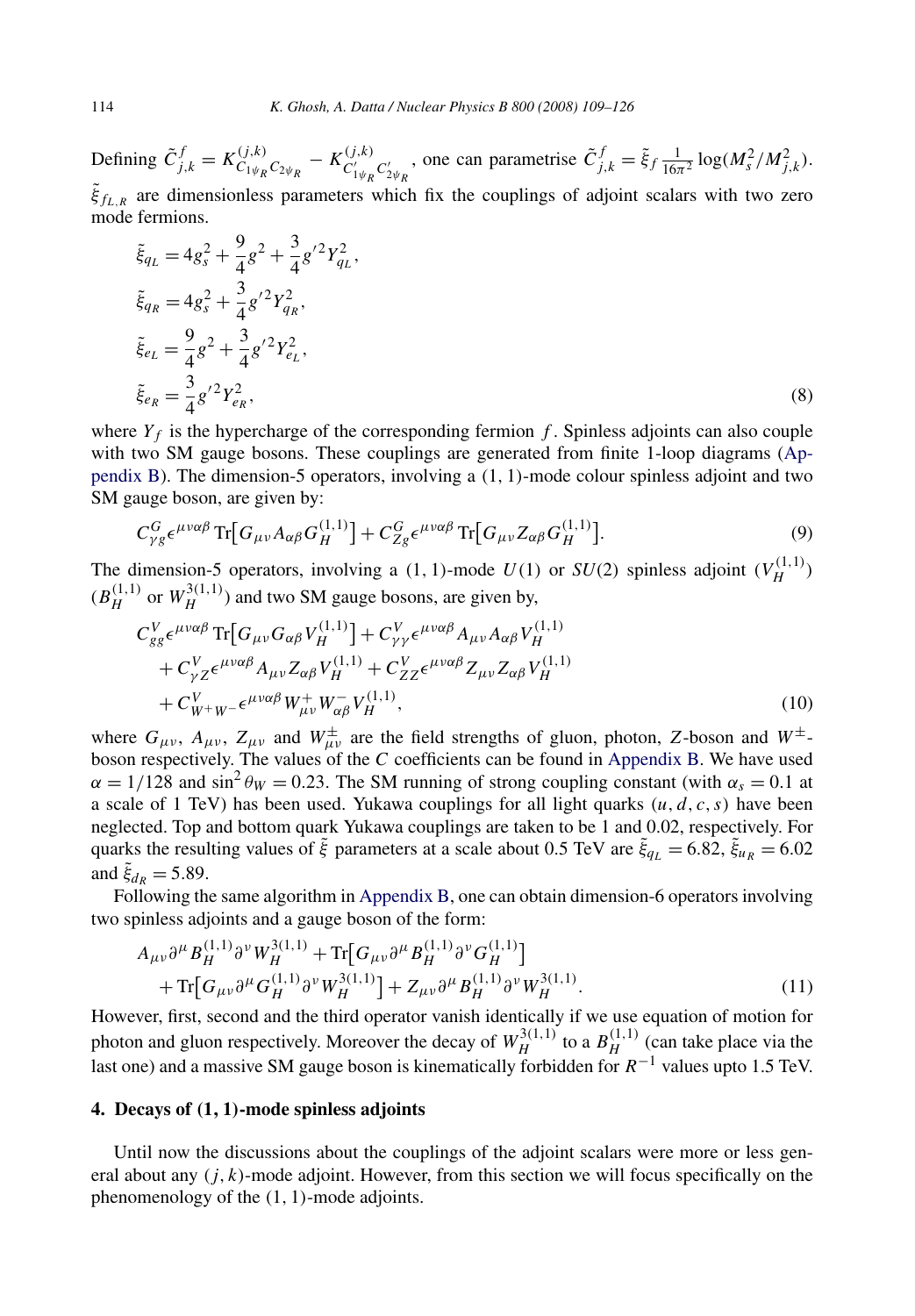*(*1*,* 1*)*-mode spinless adjoint can decay into a lighter *(*1*,* 1*)*-mode particle (kinematically possible only for *SU(*3*)* and *SU(*2*)* spinless adjoints) and one or two SM particles via the KK-number conserving couplings. This can also decay to a pair of SM fermions/gauge bosons via the KKnumber violating interactions. In this section we compute the all such decay branching fractions of *(*1*,* 1*)*-mode spinless adjoints using the interactions derived in the previous section.

# *4.1. Decays of*  $G_H^{(1,1)}$

As discussed,  $G_H^{(1,1)}$  can decay to the SM quarks via loop induced operators. The amplitude for  $G_H^{(1,1)} \to \bar{q}q$  is given by

$$
\mathcal{M} = -i \frac{g_s}{M_{j,k}} \bar{u}(p_1) p \left( \tilde{C}_{j,k}^{q_R} P_R + C_{j,k}^{q_L} P_L \right) u(p_2). \tag{12}
$$

Applying Dirac equation it is easy to see that the amplitude is proportional to quark mass. So  $G_H^{(1,1)}$  predominantly decays into  $t\bar{t}$  for  $M_{G_H^{(1,1)}} > 2m_t$ . However, there are other dimension-5 operators which couple  $G_H^{(1,1)}$  with a SM gluon and an electro-weak gauge bosons. Since these couplings arise from finite 1-loop diagrams [\(Fig. 10\)](#page-14-0), they are suppressed by a logarithm compared to the  $G_H^{(1,1)}q\bar{q}$  couplings.  $G_H^{(1,1)}$  being heavier than the  $U(1)$  gauge boson  $B_\mu^{(1,1)}$ , can decay into  $B_{\mu}^{(1,1)}$  and a SM gluon. This coupling is also generated by finite 1-loop diagram and is thus suppressed.

We first consider the decay into  $t\bar{t}$  and  $bb$ . The widths can be computed in terms of the parameters  $\xi_{q_L}$  and  $\xi_{q_R}$  given in Eq. [\(8\).](#page-5-0) The decay width into  $q\bar{q}$  is given by

$$
\Gamma\left(G_H^{(1,1)} \to q\bar{q}\right) = \Gamma_0^{G_H} \left(\tilde{\xi}_{q_L}^2 + \tilde{\xi}_{q_R}^2\right) \left(\frac{m_q}{m_{G_H^{(1,1)}}}\right)^2 \left(1 - \frac{4m_q^2}{m_{G_H^{(1,1)}}^2}\right)^{\frac{1}{2}}.\tag{13}
$$

Where, *q* can be *t* or *b* and  $\Gamma_0^{G_H} = \frac{\alpha_s}{4} m_{G_H^{(1,1)}} \tilde{C}_{1,1}^2$ .

The decay width to  $g B_{\mu}^{(1,1)}$ ,  $gZ$  and  $g\gamma$ , induced by finite 1-loop effect, are as the following:

$$
\Gamma\left(G_H^{(1,1)} \to B_\mu^{(1,1)}g\right) = \frac{\alpha_s^2 \alpha}{32\pi^2 \cos^2 \theta_w} \left(\sum_{\psi_{\pm}} \frac{Y_\psi}{2} \sigma_\psi A_\psi^{GB_\psi^{(1,1)}g}\right)^2 f_G(m_{B_\psi^{(1,1)}}),
$$
\n
$$
\Gamma\left(G_H^{(1,1)} \to gZ\right) = \frac{\alpha_s^2 \alpha}{32\pi^2 \cos^2 \theta_w \sin^2 \theta_w} f_G(m_z) \left(\sum_{\psi_{\pm}} [I_\psi^3 - Q_\psi \sin^2 \theta_w] \sigma_\psi A_\psi^{GBZ}\right)^2,
$$
\n
$$
\Gamma\left(G_H^{(1,1)} \to g\gamma\right) = \frac{\alpha_s^2 \alpha}{32\pi^2} \left(\sum_{\psi_{\pm}} Q_\psi \sigma_\psi A_\psi^{GBY}\right)^2 f_G(0).
$$
\n(14)

Where  $f_G(m) = \left[\frac{m_{G_H^{(1,1)}}^2 - m^2}{m_{H^{(1)}}^2}\right]$  and  $A_{\psi}$ 's (in Eqs. (14), (16) and (18)) are defined in Eq. [\(B.3\).](#page-14-0) It important to notice that for  $M_{G_H^{(1,1)}} < 350$  GeV the dominant decay mode is *gZ* rather than  $b\bar{b}$ . Although the  $G_H^{(1,1)}b\bar{b}$  couplings is logarithmically enhanced but it is suppressed by *b*-quark mass.

Beside those two body decays,  $G_H^{(1,1)}$  undergoes tree-level 3-body decays to  $B_H^{(1,1)}$ ,  $B_\mu^{(1,1)}$  or  $W_H^{3(1,1)}$  and SM fermion–antifermion pairs. Branching fractions of those decays are also presented in [Fig. 2](#page-7-0)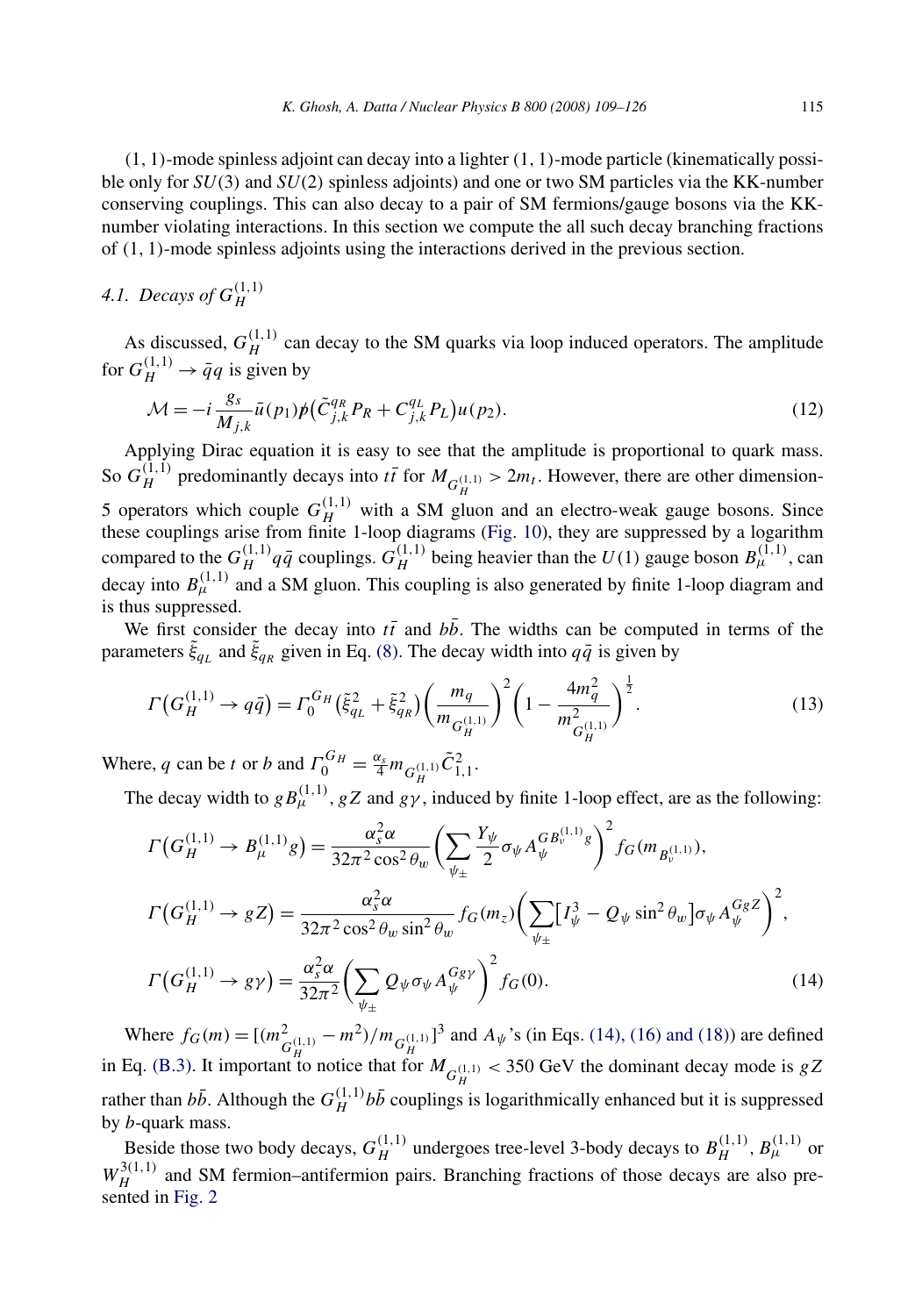<span id="page-7-0"></span>

Fig. 2. Branching ratios of  $G_H^{(1,1)}$ .  $M_s R = 10$  has been assumed in the calculation.

# *4.2. Decays of*  $B_H^{(1,1)}$

 $B_H^{(1,1)}$  is the lightest (1, 1)-mode KK particle. So, the decay  $B_H^{(1,1)}$  via KK number conserving interactions are not kinematically allowed. It can decay to  $f\dot{f}$  via dimension-5 operator in Eq. [\(7\).](#page-4-0) Since the coupling is proportional to the fermion mass,  $B_H^{(1,1)}$  decay predominantly to *tt* for  $m_{B_H^{(1,1)}} > 2m_t$ . The decay modes  $b\bar{b}$  and  $\tau\bar{\tau}$  are suppressed due to fermion mass.  $B_H^{(1,1)}$ *H* can also decay to two SM gauge bosons through dimension-5 operators Eq. [\(10\),](#page-5-0) generated from finite 1-loop contribution. However, these vertices are suppressed by a logarithm compared to  $B_H^{(1,1)} f \bar{f}$  vertex.

The decay width to  $t\bar{t}$ , *bb* and  $\tau\bar{\tau}$  are given by

$$
\Gamma(B_H^{(1,1)} \to t\bar{t}) = 3\Gamma_0^{B_H} \left(\frac{1}{4}\tilde{\xi}_{t_L}^2 + 4\tilde{\xi}_{t_R}^2\right) \left(\frac{m_t}{m_{B_H^{(1,1)}}}\right)^2 \left(1 - \frac{4m_t^2}{m_{B_H^{(1,1)}}^2}\right)^{\frac{1}{2}},
$$
\n
$$
\Gamma(B_H^{(1,1)} \to b\bar{b}) = 3\Gamma_0^{B_H} \left(\frac{1}{4}\tilde{\xi}_{b_L}^2 + \tilde{\xi}_{b_R}^2\right) \left(\frac{m_b}{m_{B_H^{(1,1)}}}\right)^2 \left(1 - \frac{4m_b^2}{m_{B_H^{(1,1)}}^2}\right)^{\frac{1}{2}},
$$
\n
$$
\Gamma(B_H^{(1,1)} \to \tau\bar{\tau}) = \Gamma_0^{B_H} \left(\frac{9}{4}\tilde{\xi}_{t_L}^2 + 9\tilde{\xi}_{t_R}^2\right) \left(\frac{m_{\tau}}{m_{B_H^{(1,1)}}}\right)^2 \left(1 - \frac{4m_{\tau}^2}{m_{B_H^{(1,1)}}^2}\right)^{\frac{1}{2}}.
$$
\n(15)

Where,  $\Gamma_0^{B_H} = \frac{\alpha}{18\cos^2\theta_w} m_{B_H^{(1,1)}} \tilde{C}_{1,1}^2$ . The decay widths of  $B_H^{(1,1)}$  into two SM gauge bosons are as follows:

$$
\Gamma(B_H^{(1,1)} \to gg) = \frac{\alpha_s^2 \alpha}{8\pi^2 \cos^2 \theta_w} \left( \sum_{\psi_{\pm}} \frac{Y_{\psi}}{2} \sigma_{\psi} A_{\psi}^{Bgg} \right)^2 f_B(0),
$$
  

$$
\Gamma(B_H^{(1,1)} \to \gamma \gamma) = \frac{\alpha^3}{16\pi^2 \cos^2 \theta_w} \left( \sum_{\psi_{\pm}} \frac{Y_{\psi}}{2} Q_{\psi}^2 \sigma_{\psi} A_{\psi}^{B\gamma \gamma} \right)^2 f_B(0),
$$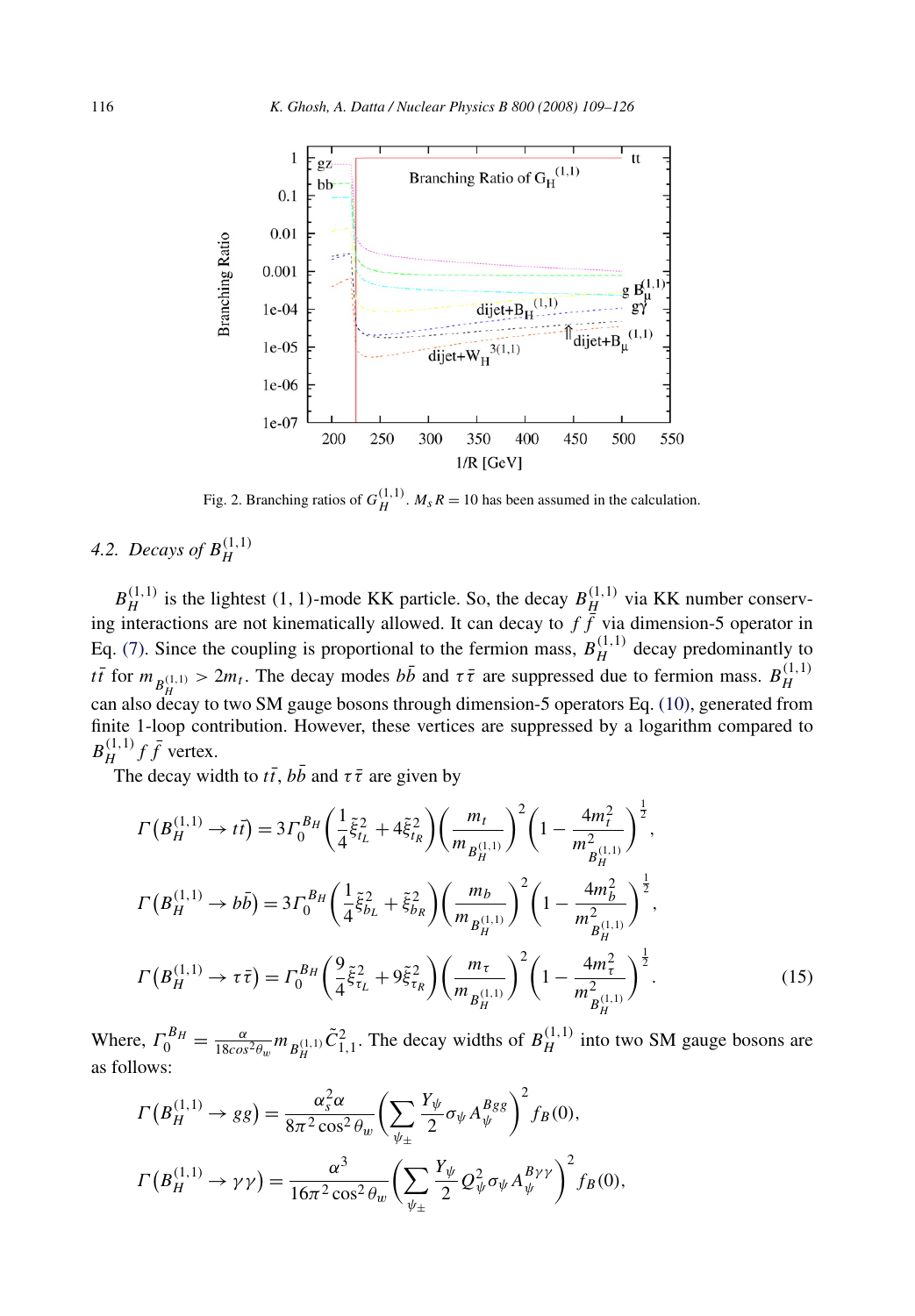

Fig. 3. Branching ratios of  $B_H^{(1,1)}$  to pair of SM particles.  $M_s R = 10$  has been assumed in the calculation.

$$
\Gamma(B_H^{(1,1)} \to \gamma Z) = \frac{\alpha^3}{8\pi^2 \cos^4 \theta_w \sin^2 \theta_w} f_B(m_Z)
$$
  

$$
\times \left( \sum_{\psi_{\pm}} \frac{Y_{\psi}}{2} \Big[ I_{\psi}^3 - Q_{\psi} \sin^2 \theta_w \Big] Q_{\psi} \sigma_{\psi} A_{\psi}^{B\gamma Z} \right)^2,
$$
  

$$
\Gamma(B_H^{(1,1)} \to ZZ) = \frac{\alpha^3}{16\pi^2 \cos^6 \theta_w \sin^4 \theta_w} f_B'(m_Z)
$$
  

$$
\times \left( \sum_{\psi_{\pm}} \frac{Y_{\psi}}{2} \Big[ I_{\psi}^3 - Q_{\psi} \sin^2 \theta_w \Big]^2 \sigma_{\psi} A_{\psi} \right)^2,
$$
  

$$
\Gamma(B_H^{(1,1)} \to W^+ W^-) = \frac{\alpha^3}{32\pi^2 \cos^2 \theta_w \sin^4 \theta_w} f_B'(m_W) \left( \sum_{\psi_{\pm}} \frac{Y_{\psi}}{2} \sigma_{\psi} A_{\psi} \right)^2.
$$
 (16)

Where,  $f'_B(m) = m_{B_H^{(1,1)}}^3 [1 - 4m^2/m_{B_H^{(1,1)}}^2]^{3/2}$ , and  $f_B(m) = [(m_{B_H^{(1,1)}}^2 - m^2)/m_{B_H^{(1,1)}}]^3$ . For  $M_{B_H^{(1,1)}} < 2m_t$ ,  $B_H$  dominantly decays to a pair of gluons. For  $M_{B_H^{(1,1)}} > 2m_t$ , beside  $t\bar{t}$ , the next dominant decay mode is  $W^+W^-$ . This is a consequence of large mass splitting of (1,0) mode quarks and leptons as discussed in [Appendix B.](#page-13-0) The different branching ratios of *BH* are presented in Fig. 3.

# *4.3. Decays of*  $W_H^{3(1,1)}$

 $W_H^{3(1,1)}$  is the next to the lightest (1, 1)-mode particle.  $W_H^{3(1,1)}$  can decay only into a pair of SM particles via KK number violating interactions mentioned before. The dominant decay mode is again into  $t\bar{t}$  for  $m_{W_H^{3(1,1)}} > 2m_t$ .  $W_H^{3(1,1)}$  can decay to other SM fermion–antifermion pairs but such decays are suppressed by the respective fermion masses. The decay width of  $W_H^{3(1,1)}$  into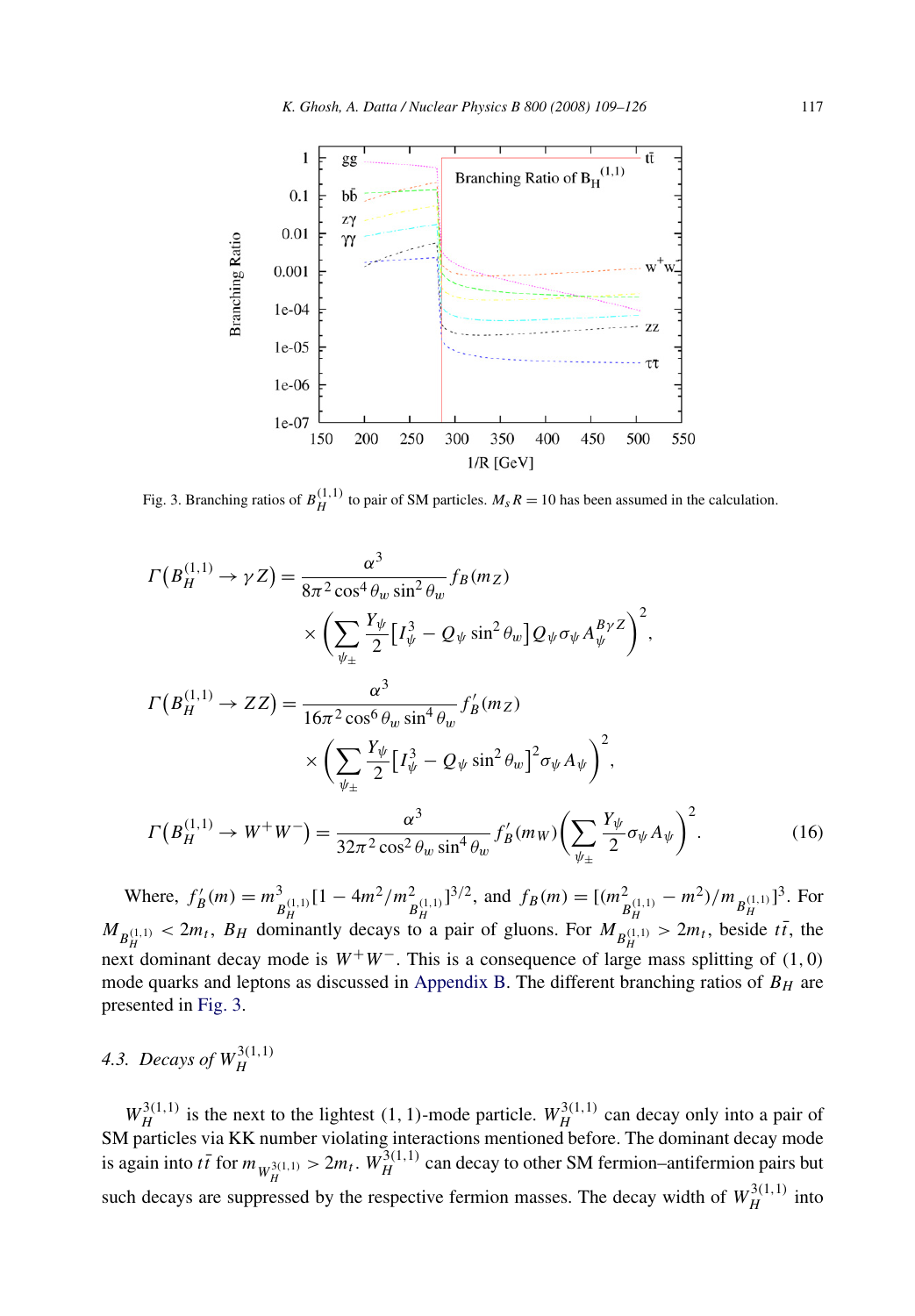<span id="page-9-0"></span> $f\bar{f}$  is given by

$$
\Gamma\left(W_H^{3(1,1)} \to f\bar{f}\right) = C_F \Gamma_0^{W_H^3} \tilde{\xi}_{f_L}^2 \left(\frac{m_f}{m_{W_H^{3(1,1)}}}\right)^2 \left(1 - \frac{4m_f^2}{m_{W_H^{3(1,1)}}^2}\right)^{\frac{1}{2}}.\tag{17}
$$

Where,  $\Gamma_0^{W_H^3} = \frac{\alpha I_3^2}{2 \sin^2 \theta_w} m_{W_H^{3(1,1)}} \tilde{C}_{1,1}^2$  and  $C_F$  is the quadratic Casimir.

Apart from this decay, electrically neutral *(*1*,* 1*)*-mode *SU(*2*)* spinless adjoint can decay into two SM gauge bosons but these decays are again suppressed by a logarithm. The decay widths are given by

$$
\Gamma(W_H^{3(1,1)} \to gg) = \frac{\alpha_s^2 \alpha}{8\pi^2 \sin^2 \theta_w} \left( \sum_{\psi_+} I_{\psi}^3 \sigma_{\psi} A_{\psi}^{Wgg} \right)^2 f_W(0),
$$
\n
$$
\Gamma(W_H^{3(1,1)} \to \gamma \gamma) = \frac{\alpha^3}{16\pi^2 \sin^2 \theta_w} \left( \sum_{\psi_+} I_{\psi}^3 Q_{\psi}^2 \sigma_{\psi} A_{\psi}^{W\gamma} \right)^2 f_W(0),
$$
\n
$$
\Gamma(W_H^{3(1,1)} \to \gamma Z) = \frac{\alpha^3}{8\pi^2 \cos^2 \theta_w \sin^4 \theta_w} f_W(m_Z)
$$
\n
$$
\times \left( \sum_{\psi_+} I_{\psi}^3 [I_{\psi}^3 - Q_{\psi} \sin^2 \theta_w] Q_{\psi} \sigma_{\psi} A_{\psi}^{W\gamma Z} \right)^2,
$$
\n
$$
\Gamma(W_H^{3(1,1)} \to ZZ) = \frac{\alpha^3}{16\pi^2 \cos^4 \theta_w \sin^6 \theta_w} f_W'(m_Z)
$$
\n
$$
\times \left( \sum_{\psi_+} I_{\psi}^3 [I_{\psi}^3 - Q_{\psi} \sin^2 \theta_w]^2 \sigma_{\psi} A_{\psi}^{WZZ} \right)^2,
$$
\n
$$
\Gamma(W_H^{3(1,1)} \to W^+ W^-) = \frac{\alpha^3}{32\pi^2 \sin^6 \theta_w} \left( \sum_{\psi_+} I_{\psi}^3 \sigma_{\psi} A_{\psi}^{WW^+ W^-} \right)^2 f_W'(m_W).
$$
\n(18)

The previous definition of  $f$  and  $f'$  functions holds here with proper change in spinless adjoint mass. The branching ratios are presented in [Fig. 4.](#page-10-0)

There are also tree-level 3-body decay of  $W_H^{3(1,1)}$  into left-handed SM fermion anti-fermion pairs and  $B_H^{(1,1)}$ . As can be seen from [Fig. 4,](#page-10-0) those decay modes are very suppressed compared to others.

### **5. Production of** *(***1***,* **1***)***-mode spinless adjoints**

We will first discuss the pair production of *(*1*,* 1*)*-mode adjoint scalars. Production of *(*1*,* 0*)* mode scalars (in particular the  $G_H^{(1,0)}$ ) was discussed in Ref. [\[14\].](#page-17-0) We will also discuss the production of electroweak ( $W_H^3$  and  $B_H$ ) (1, 1)-mode scalars along with  $G_H$ . Coupling of a pair of  $G_H^{(1,1)}$  with a zero mode gluon, and coupling of a (1,1)-mode quark with a zero mode quark and a  $G_H^{(1,1)}$  arise from bulk interaction. We have estimated the following cross-sections:  $\sigma(G_HG_H)$ ,  $\sigma(G_HB_H)$ ,  $\sigma(G_HW_H^3)$ ,  $\sigma(B_HB_H)$ ,  $\sigma(W_H^3W_H^3)$ ,  $\sigma(W_H^3B_H)$  in proton-proton col-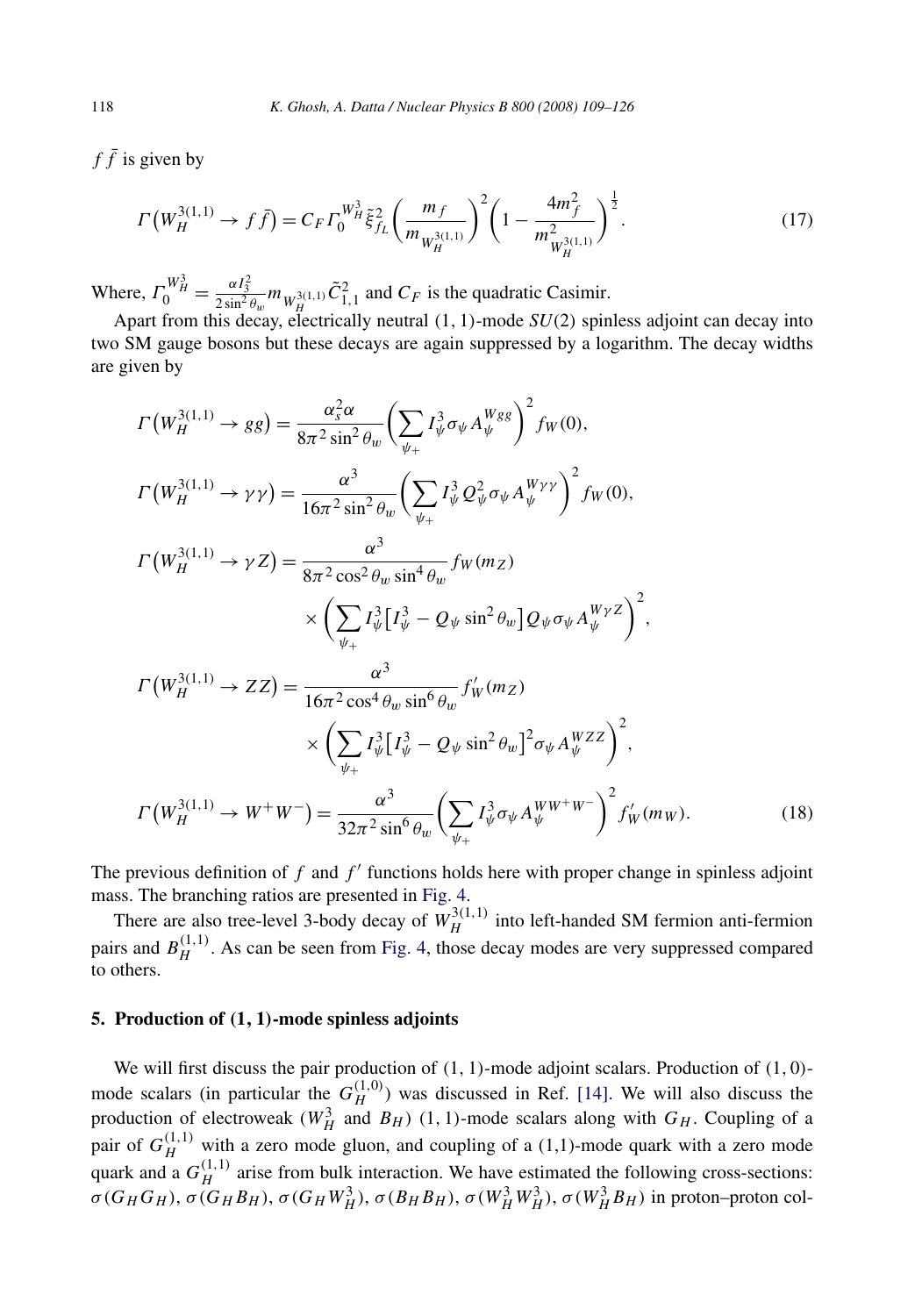<span id="page-10-0"></span>

Fig. 4. Branching ratios of  $W_H^{3(1,1)}$ .  $M_s R = 10$  has been assumed in the calculation.

lision at the LHC energies. CTEQ4L parton distribution functions [\[16\]](#page-17-0) are used to numerically evaluate the above cross-sections. We have fixed the factorisation scale (for parton distribution functions) and scale of  $\alpha_s$  (where relevant) at  $(1, 1)$ -mode mass.

All the above cross-sections are presented in [Fig. 5.](#page-11-0)  $G_H^{(1,1)}$  pair-production being a pure QCD process has a large cross-section at the LHC. Single  $B_H^{(1,1)}$  or  $W_H^{(1,1)}$  production along with a  $G_H^{(1,1)}$  also have large cross-sections. On the other hand, pair productions of electroweak adjoint scalars are miniscule even for lower values of  $R^{-1}$ . Dominance of  $G_H^{(1,1)} G_H^{(1,1)}$  pair production can be primarily attributed to contributions from the gluon–gluon initiated contributions. Gluonic contributions are absent in all other cases we have presented in above two figures. Apart from the  $G_H^{(1,1)} G_H^{(1,1)}$  pair production, all other processes are only initiated by quarks and an antiquarks. LHC, being a proton–proton collider, antiquarks can only arise from sea-excitation. Their densities also fall sharply with adjoint scalar masses.

 $G_H^{(1,1)}$  pair production varies from a few pb to few fb, as we change  $R^{-1}$  over a range from 200 to 1200 GeV. Once produced  $G_H^{(1,1)}$  will decay dominantly to  $t\bar{t}$ , thus copiously producing 4  $t$ quarks. Distinguishing this signal from the SM background will be a challenging task. However, for  $G_H^{(1,1)}$  masses below  $2m_t$ , it can decay to *gZ*, thus producing a spectacular 2-jet + 4 lepton signal.

Production cross-sections of  $W_H^{(1,1)}$  and  $B_H^{(1,1)}$  in association with  $G_H^{(1,1)}$  are also presented in [Fig. 5\(](#page-11-0)a).  $W_H^{(1,1)}$  ( $B_H^{(1,1)}$ ) cross-sections varies from 100 (10) fb to 0.01 fb as we vary  $R^{-1}$  from 200 to 1200 (1000) GeV.

[Fig. 5\(](#page-11-0)b), shows the pair production of electroweak adjoint scalars, namely *(*1*,* 1*)* mode of  $W_H$  and  $B_H$ . These cross-sections are small and are comparable with the single productions of these scalars (discussed in the following).

Pair production of all these adjoint scalars via KK-number conserving interactions, result in 4*t* signal, once the scalar masses are greater than twice the top mass.

We will now briefly discuss the single production of adjoint scalars,  $W_{3H}^{(1,1)}$  and  $B_H^{(1,1)}$ , the adjoints of the electro-weak gauge group. These can be produced at the LHC via gluon– gluon fusion as well as in association with top-quark. However,  $G_H^{(1,1)}$  cannot be produced via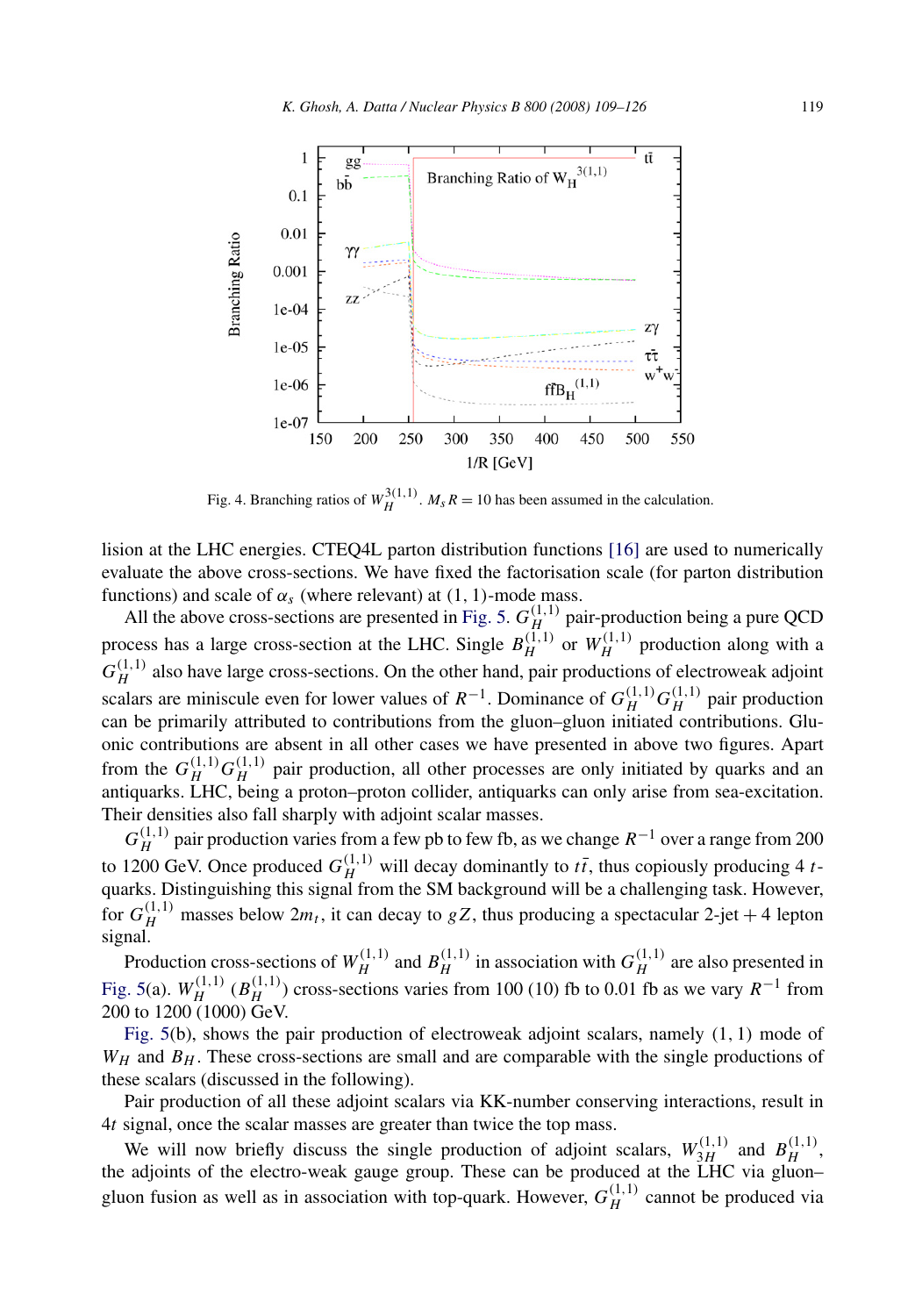<span id="page-11-0"></span>

Fig. 5. Pair production cross-sections for various *(*1*,* 1*)* mode adjoint scalars. CTEQ4L parton distributions are used to evaluate the cross-sections.

gluon–gluon fusion due to *SU(*3*)* symmetry. The only single production mode for this strongly interacting adjoint scalar is in association with a pair of *t*-quarks.2 This associated production rate is proportional to the fifth power of gauge couplings. As a result, the cross-sections, even for relatively lower values of *R*−1, are not so promising. They also fall sharply with *R*−1. This is primarily due to the direct  $R^{-1}$  dependence of  $G_H^{(1,1)}$  *tt* couplings.

Resonance production cross-section of  $W_{3H}^{(1,1)}$  and  $B_H^{(1,1)}$  from *pp* collision is given by

$$
\sigma(p p \to V_H^{(1,1)} + X) = \frac{\pi^2}{36 s m_{V_H}} \Gamma\left(V_H^{(1,1)} \to g g\right) \int_{\tau}^1 \frac{dx}{x} g\left(x, m_V^2\right) g\left(\frac{\tau}{x}, m_V^2\right) \tag{19}
$$

*s* is the *pp* center-of-mass energy square,  $\tau$  is a dimensionless parameter:  $\frac{m_{V_H}^2}{s}$ . *g*'s are the gluon densities inside a proton.

In the previous section, we obtained the expressions for the various decay widths of the spinless adjoints. It is now straightforward to calculate the cross sections using the above expression. We have presented the  $W_{3H}^{(1,1)}$  and  $B_H^{(1,1)}$  production cross sections in [Fig. 6.](#page-12-0) CTEQ4L parton distributions have been used to numerically evaluate the cross-sections. Smallness of the cross sections can be attributed to the narrow decay widths of these scalars into a gluon pair. The narrow decay widths of these electroweak adjoint scalars are evident in view of incomplete anomaly cancellation as explained in [Appendix B.](#page-13-0)

<sup>&</sup>lt;sup>2</sup> Spin-less adjoints can be produced from production and subsequent cascade decays of  $V_l^{(1,1)}$ . The cross-sections for these production channels [\[12\]](#page-17-0) are higher than the processes we are considering in the following. However, in Ref. [\[12\],](#page-17-0) spinless adjoints are produced along with several number of jets. This makes their detection at a hadronic collider difficult.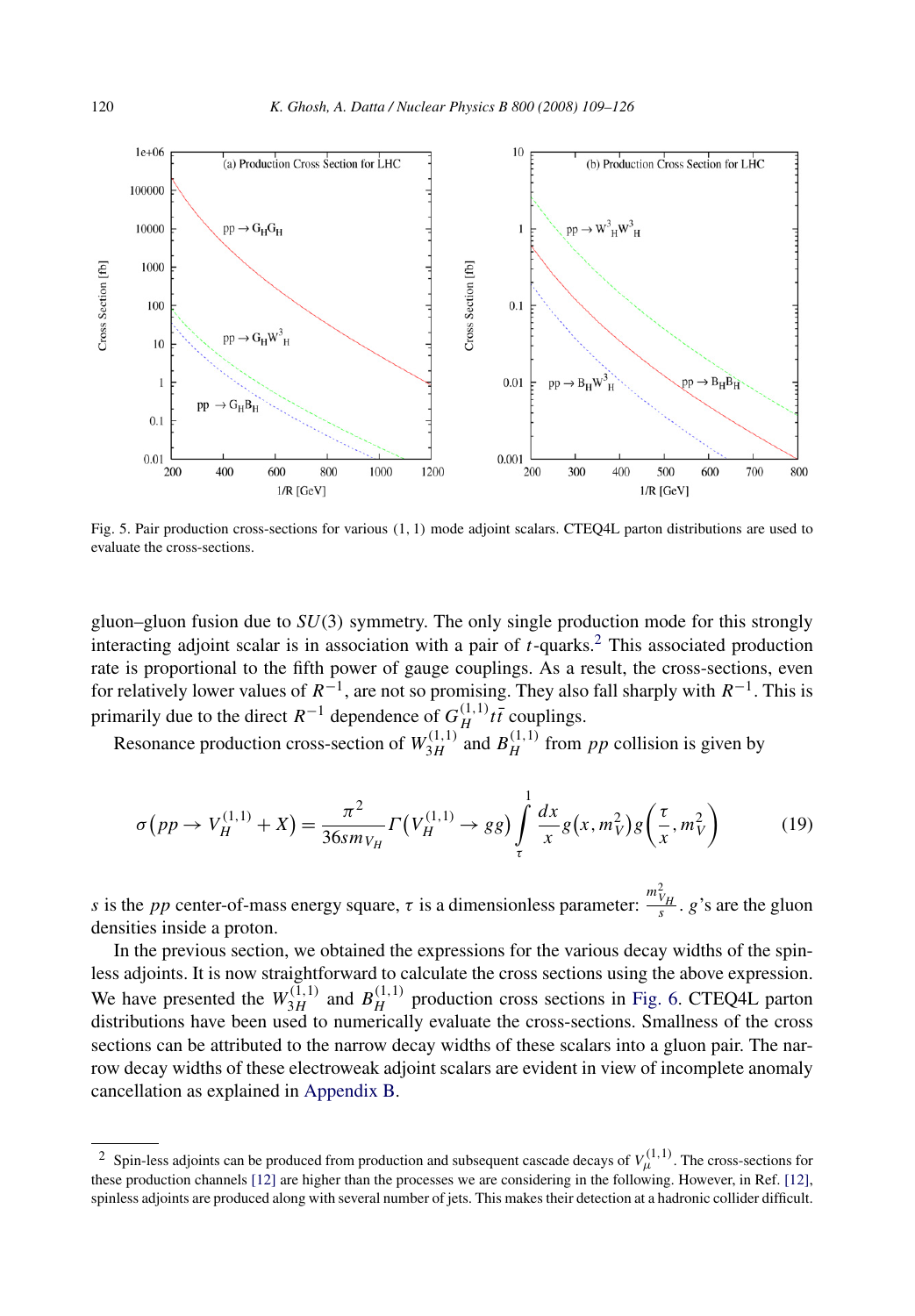<span id="page-12-0"></span>

Fig. 6. Resonant production cross-sections of  $W_H^{3(1,1)}$  and  $B_H^{(1,1)}$  at the LHC with  $R^{-1}$ .

### **6. Conclusion**

To summarise, we have investigated the phenomenology of the adjoint scalars in an effective 4D theory, resulting from the compactification of Standard Model in 6 space–time dimensions. These scalars arise from the 6th component of the gauge fields of the gauge groups *SU(*3*)*, *SU(*2*)* and *U(*1*)* respectively after compactification. Apart from KK-number conserving interactions which arise from the bulk, adjoint scalars have interactions with a pair of SM particles via KK-number violating but KK-parity conserving terms in the interaction Lagrangian. The later couplings arise via one-loop effects due to bulk interactions. Structure of the theory, in particular the chiral nature of compactification forces these effective couplings to be on the fixed points of the manifold. We have calculated these effective couplings involving the  $(j, k)$ mode of the adjoint scalars  $(G_H, W_H$  and  $B_H$ ) with a pair of SM fields. The possible decays of *(*1*,* 1*)* mode scalars have been calculated. It is found that if kinematically allowed, they will dominantly decay to a pair of the heaviest fermions, namely the top-quark. We have calculated the pair production cross-section of the adjoint scalars in the context of Large Hadron Collider. Pair production of adjoint scalars involves only the KK-number conserving interactions.  $G_H^{(1,1)} G_{H_1}^{(1,1)}, G_H^{(1,1)} W_H^{3(1,1)}, G_H^{(1,1)} B_H^{1(1,1)}$  cross sections are large. On the other hand  $B_H^{(1,1)} W_H^{3(1,1)}$ ,  $W_H^{3(1,1)} W_H^{3(1,1)}$ ,  $B_H^{(1,1)} B_H^{(1,1)}$  pair productions at LHC are small. We have also computed the single production rates of  $W_H^{3(1,1)}$  and  $B_H^{(1,1)}$  via gluon–gluon fusion which take place via KK-number violating interactions, at the LHC.  $G_H^{(1,1)}$  cannot be produced singly via gluon–gluon fusion. However, the single production cross sections via KK-number violating interaction are in general small.

### **Acknowledgements**

K.G. acknowledges the support from Council of Scientific and Industrial Research, Govt. of India. A.D. is partially supported by Council of Scientific and Industrial Research, Govt. of India, via a research grant 03(1085)/07/EMR-II.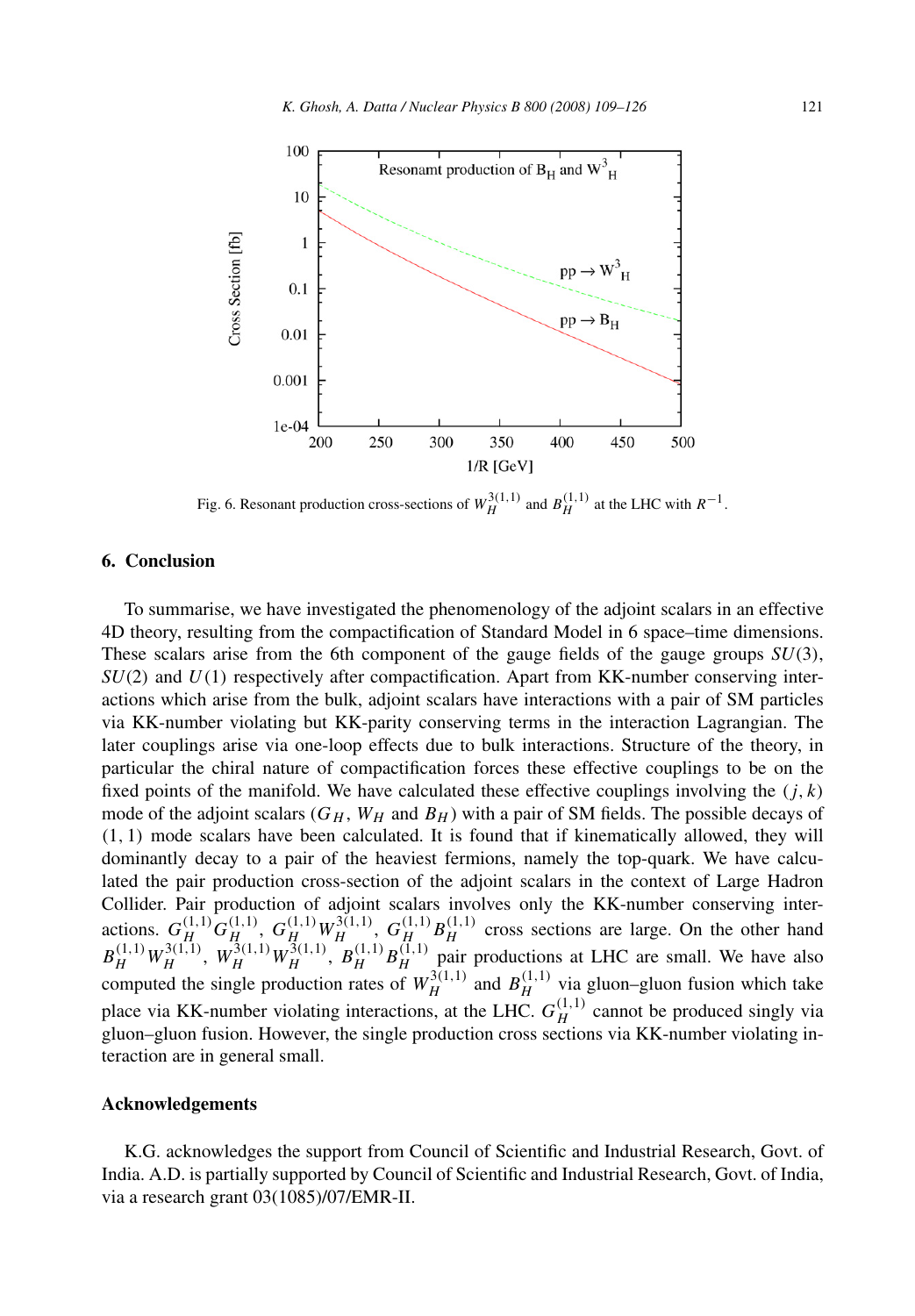<span id="page-13-0"></span>

Fig. 7. Feynman rules of KK-number conserving interactions arising from Eq. [\(6\).](#page-4-0) *g* is the gauge coupling constant and  $T^a$  is the generator of the relevant gauge group. For  $U(1)$ ,  $T^a$ s should be replaced by  $\frac{Y}{2}$ .

### **Appendix A. Relevant Feynman rules**

In this appendix, we list the Feynman rules those are relevant for loop calculations. KK number conserving vertices involving a gauge boson or a spinless adjoint and two fermions are listed in Fig. 7.

Operators localized at the singular points, after compactification, give rise to the KK number violating 2-point and 3-point functions. These are listed in [Fig. 8.](#page-14-0) KK number violating 2-point functions induce kinetic and mass mixing between different *(j,k)* modes. Corresponding 2-point and 3-point functions involving electro-weak gauge bosons can be easily inferred from those given in [Fig. 8.](#page-14-0)  $K_{C_1C_2}^{(j,k)}$  in [Fig. 8](#page-14-0) is defined as:

$$
K_{C_1C_2}^{(j,k)} = \frac{2}{(\pi RM_s)^2} \left(2C_1 + (-1)^j C_2\right).
$$
 (A.1)

 $C_1$ ,  $C_2$  are the dimensionless parameters, already introduced in Eq. [\(5\).](#page-3-0) In Appendix B, we will use these KK-number violating 2-point functions to compute the coupling of an even KKparity spinless adjoint with two SM fermions.

### **Appendix B. KK-number violating loop induced couplings**

In this appendix, we first compute  $A_H^{(j,k)} \to \psi_{-R}^{(0,0)} \psi_{-R}^{(0,0)}$  amplitude. This kind of interactions are generated only by loop effects. One can construct dimension-5 operators which couples two zero mode fermions and a  $(j, k)$ -mode (with  $j + k$  even) spinless adjoint, using the Feynman rules in Figs. 7 and 8. As for example, the amplitude for (following the diagrams in [Fig. 9\)](#page-14-0)  $B_H^{(j,k)} \to \psi_{-R}^{(0,0)} \psi_{-R}^{(0,0)}$  is given by

$$
\mathcal{M} = -ig' \frac{Y_{\psi}}{2} \frac{1}{M_{j,k}} \left( K_{C_{1\psi_{R}}C_{2\psi_{R}}}^{(j,k)} - K_{C'_{1\psi_{R}}C'_{2\psi_{R}}}^{(j,k)} \right) \left[ \bar{u}(p_{1}) \rlap/p P_{R} u(p_{2}) \right]. \tag{B.1}
$$

Modulo the KK parity conservation, spinless adjoints can interact with two vector modes via finite 1-loop diagram. The coupling of a  $(J_1, K_1)$ -mode spinless adjoint with a  $(J_2, K_2)$ -mode gauge boson and a zero mode gauge boson is induced by the 1-loop diagram in [Fig. 10.](#page-14-0) The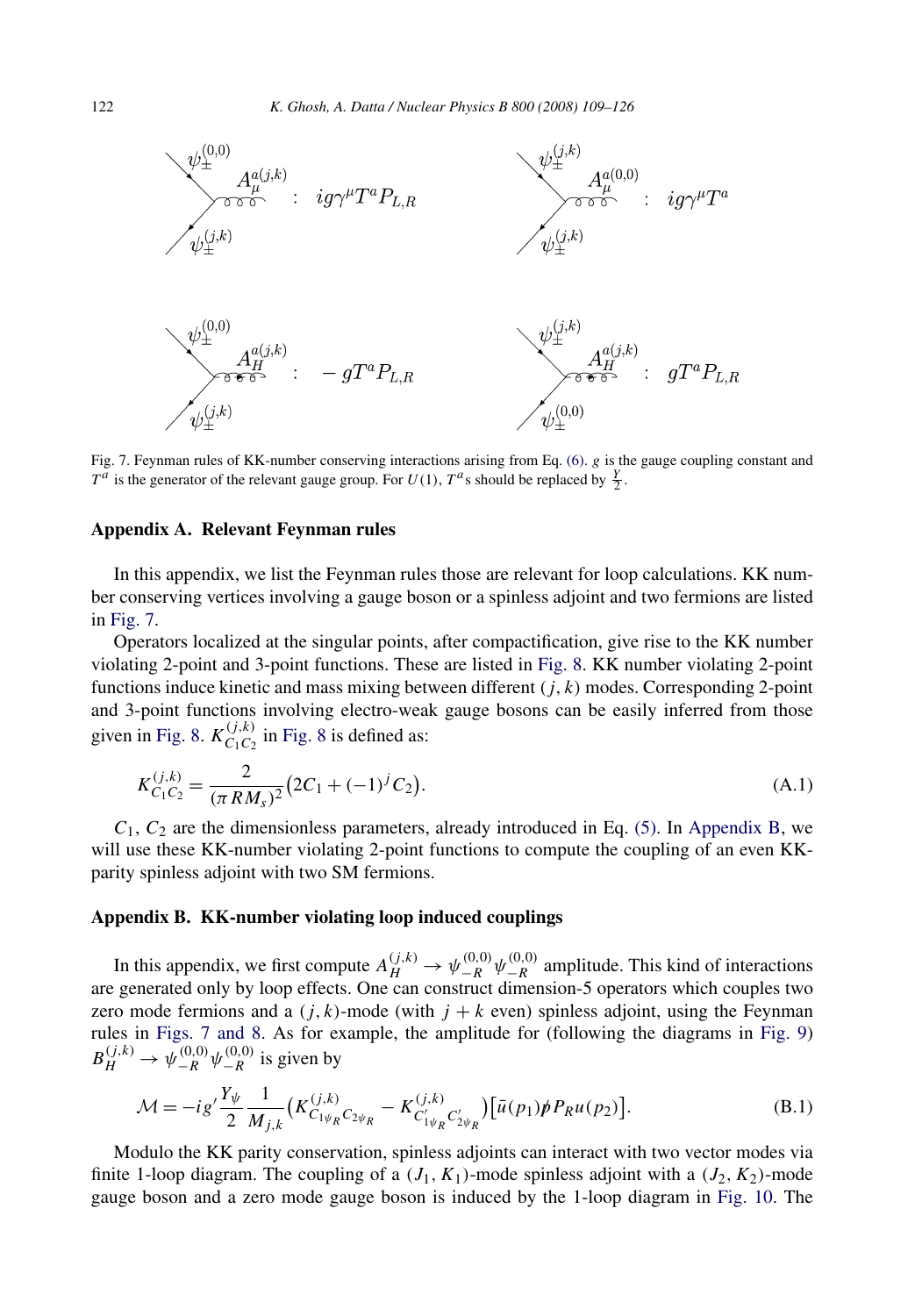<span id="page-14-0"></span>
$$
\psi_{-R}^{(j,k)} \psi_{-R}^{(0,0)} \qquad : \quad iK_{C_{1\psi}C_{2\psi}}^{(j,k)} \eta P_R \ - \ iK_{C'_{1\psi}C'_{2\psi}}^{(j,k)} M_{j,k} P_L
$$
\n
$$
\psi_{-R}^{(0,0)} \psi_{-R}^{(j,k)} \qquad : \quad iK_{C_{1\psi}C_{2\psi}}^{(j,k)} \eta P_R \ - \ iK_{C'_{1\psi}C'_{2\psi}}^{(j,k)} M_{j,k} P_R
$$
\n
$$
\mu \begin{array}{ccc} A_{\mu}^{a(0,0)} & A_{\nu}^{a(j,k)} \\ p \end{array} \qquad : \quad - iK_{C_{1A}C_{2A}}^{(j,k)} (p^2 g_{\mu\nu} \ - \ p_{\mu} p_{\nu})
$$
\n
$$
\psi_{\pm}^{(0,0)} \qquad \qquad \vdots \qquad i g K_{C_{1\psi_{\pm}}C_{2\psi_{\pm}}}^{(j,k)} \gamma^{\mu} T^a P_{L,R}
$$
\n
$$
\psi_{\pm}^{(0,0)}
$$

Fig. 8. Feynman rules of KK-number violating interactions arising from compactification of fixed point operators.



Fig. 9. Vertices involving two zero mode fermions and a even KK parity *(j,k)* mode spinless adjoint.



Fig. 10. Effective vertex involving one SM and an even KK parity *(J*2*,K*2*)* mode gauge boson with an even KK parity  $(J_1, K_1)$  mode spinless adjoint.

amplitude for  $A_H^{(J_1, K_1)} \to A_{\nu}^{(J_2, K_2)} A_{\mu}^{(0,0)}$  is given by:  $\mathcal{M} = \frac{1}{4\pi^2} \times (\text{Gauge Couplings}) \times A_{\psi} \epsilon^{\mu\nu\alpha\beta} \epsilon_{\nu}^*(p_2) \epsilon_{\mu}^*(p_3) p_{1\alpha} p_{2\beta},$ (B.2)

where we have defined  $A_{\psi}$  in the following way

$$
A_{\psi} = \sum_{j_1, k_1} \sum_{j_2, k_2} A_{\psi}^{j_1, k_1; j_2, k_2},
$$
  
\n
$$
A_{\psi}^{j_1, k_1; j_2, k_2} = m_{\psi}^{j_1, k_1; j_2, k_2} (C_{12} - C_{11} - C_0) - m_{\psi}^{j_2, k_2; j_1, k_1} (C_{12} - C_{11}),
$$
  
\n
$$
m_{\psi}^{j_1, k_1; j_2, k_2} = m_{j_1, k_1} \operatorname{Re} [r_{j_1; K_1}^* r_{j_1, k_1} (\delta_{013}^{j_1, k_1; j_1, K_1; j_2, k_2} \delta_{103}^{j_2, k_2; j_2, K_2; j_3, k_3} - \delta_{013}^{j_2, k_2; J_1, K_1; j_1, k_1} \delta_{000}^{j_1, k_1; j_2, K_2; j_2, k_2} )],
$$
\n(B.3)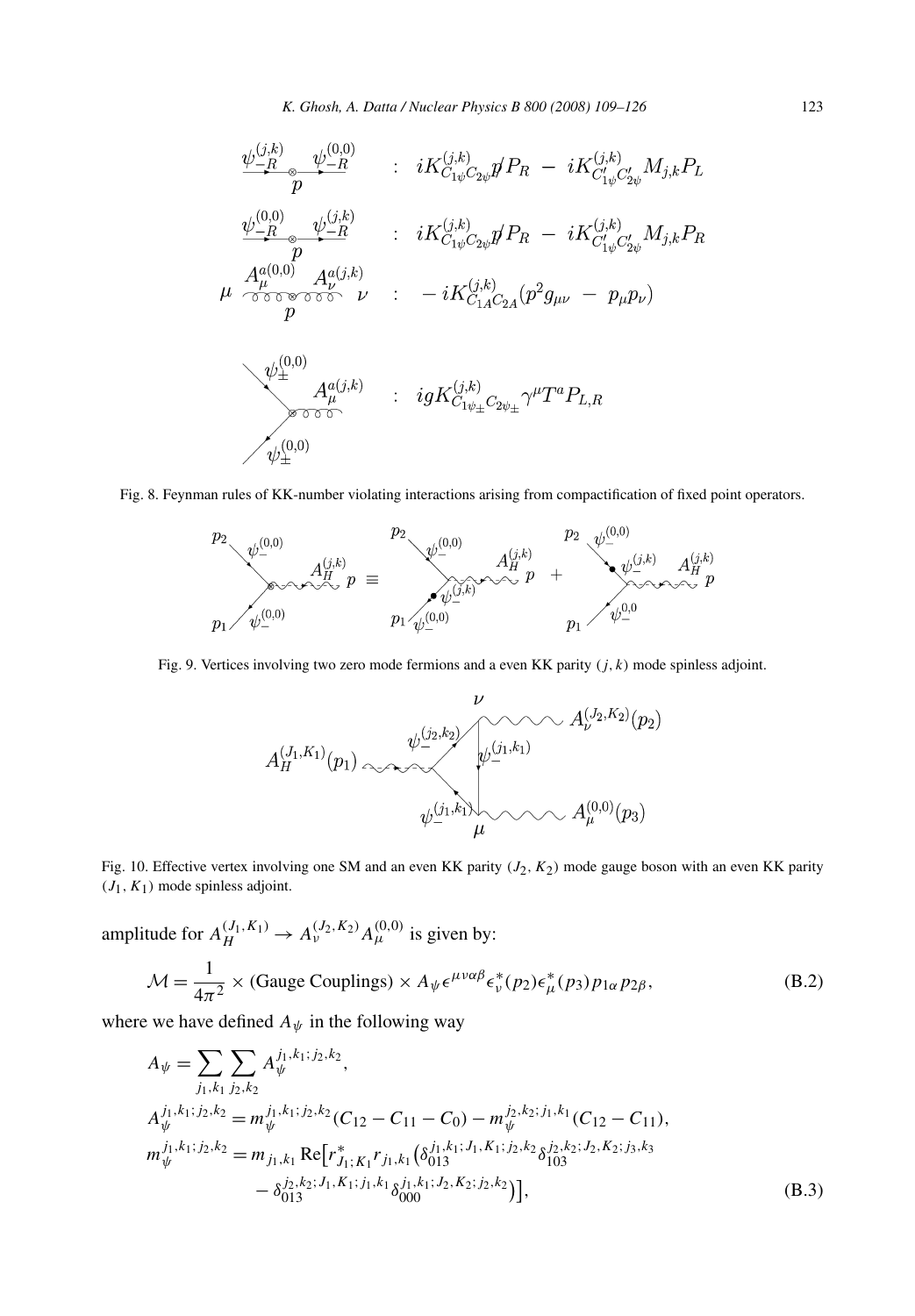$C_0$ ,  $C_{11}$ ,  $C_{12}$  are the scalar and vector three point functions of 't Hooft, Passarino and Veltman [\[17\]](#page-17-0) and "*Gauge Couplings*" in Eq. [\(B.2\)](#page-14-0) corresponds to the product of three gauge couplings (arising in [Fig. 10\)](#page-14-0) times respective group theory factors. *C* functions depend only on the three external masses and the three internal (fermionic) masses. The coefficient  $m_{\psi}^{j_1, k_1; j_2, k_2}$  survives for a finite set of  $(j_1, k_1; j_2, k_2)$ . As for example, only  $(1, 0)$ -mode fermion contributes to the loop in the coupling of a *(*1*,* 1*)* mode spinless adjoint with two zero-mode gauge bosons. The possible combinations of  $(j_1, k_1; j_2, k_2)$  in the coupling of a  $(1, 1)$  spinless adjoint to a  $(1, 1)$  vector mode and a zero-mode gauge boson, are: *(*1*,* 0; 1*,* 0*)*, *(*2*,* 0; 1*,* 1*)*, *(*1*,* 1; 0*,* 0*)* and *(*1*,* 1; 2*,* 0*)*. After summing over such contributions, we find,

$$
\mathcal{M} = \frac{1}{4\pi^2} \epsilon^{\mu\nu\alpha\beta} \epsilon^*_{\nu}(p_2) \epsilon^*_{\mu}(p_3) p_{1\alpha} p_{2\beta} \times \sum_{\psi} (\text{Gauge Couplings}) \sigma_{\psi} A_{\psi}.
$$
 (B.4)

The resulting dimension-5 operators, involving a *(*1*,* 1*)* mode spinless adjoint and two zeromode gauge bosons, are given in Eqs. [\(9\), \(10\).](#page-5-0) The *C* coefficients arise in Eqs. [\(9\), \(10\)](#page-5-0) are given by,

$$
C_{\gamma g}^{G} = \frac{1}{4\pi^{2}} g_{s}^{2} e \sum_{\psi_{\pm}} Q_{\psi} \sigma_{\psi} A_{\psi}^{G\gamma g},
$$
  
\n
$$
C_{Zg}^{G} = \frac{1}{4\pi^{2}} g_{s}^{2} \frac{g}{\cos \theta_{w}} \sum_{\psi_{\pm}} [I_{\psi}^{3} - Q_{\psi} \sin^{2} \theta_{w}] \sigma_{\psi} A_{\psi}^{GZg},
$$
  
\n
$$
C_{gg}^{B} = \frac{1}{4\pi^{2}} g_{s}^{2} g' \sum_{\psi_{\pm}} \frac{Y_{\psi}}{2} \sigma_{\psi} A_{\psi}^{Bgg},
$$
  
\n
$$
C_{\gamma \gamma}^{B} = \frac{1}{4\pi^{2}} e^{2} g' \sum_{\psi_{\pm}} \frac{Y_{\psi}}{2} Q_{\psi}^{2} \sigma_{\psi} A_{\psi}^{B\gamma \gamma},
$$
  
\n
$$
C_{\gamma Z}^{B} = \frac{1}{4\pi^{2}} e^{g'} \frac{g}{\cos \theta_{w}} \sum_{\psi_{\pm}} \frac{Y_{\psi}}{2} [I_{\psi}^{3} - Q_{\psi} \sin^{2} \theta_{w}] Q_{\psi} \sigma_{\psi} A_{\psi}^{B\gamma Z},
$$
  
\n
$$
C_{ZZ}^{B} = \frac{1}{4\pi^{2}} g' \frac{g^{2}}{\cos^{2} \theta_{w}} \sum_{\psi_{\pm}} \frac{Y_{\psi}}{2} [I_{\psi}^{3} - Q_{\psi} \sin^{2} \theta_{w}]^{2} \sigma_{\psi} A_{\psi}^{BZZ},
$$
  
\n
$$
C_{W^{+}W^{-}}^{B} = \frac{1}{4\pi^{2}} g' \frac{g^{2}}{2} \sum_{\psi_{+}} \frac{Y_{\psi}}{2} \sigma_{\psi} A_{\psi}^{BW^{+}W^{-}},
$$
  
\n
$$
C_{gg}^{W^{3}} = \frac{1}{4\pi^{2}} g_{s}^{2} g \sum_{\psi_{+}} I_{\psi}^{3} \sigma_{\psi} A_{\psi}^{W^{3}gg},
$$
  
\n
$$
C_{\gamma \gamma}^{W^{3}} = \frac{1}{4\pi^{2}} e^{2} g \sum_{\
$$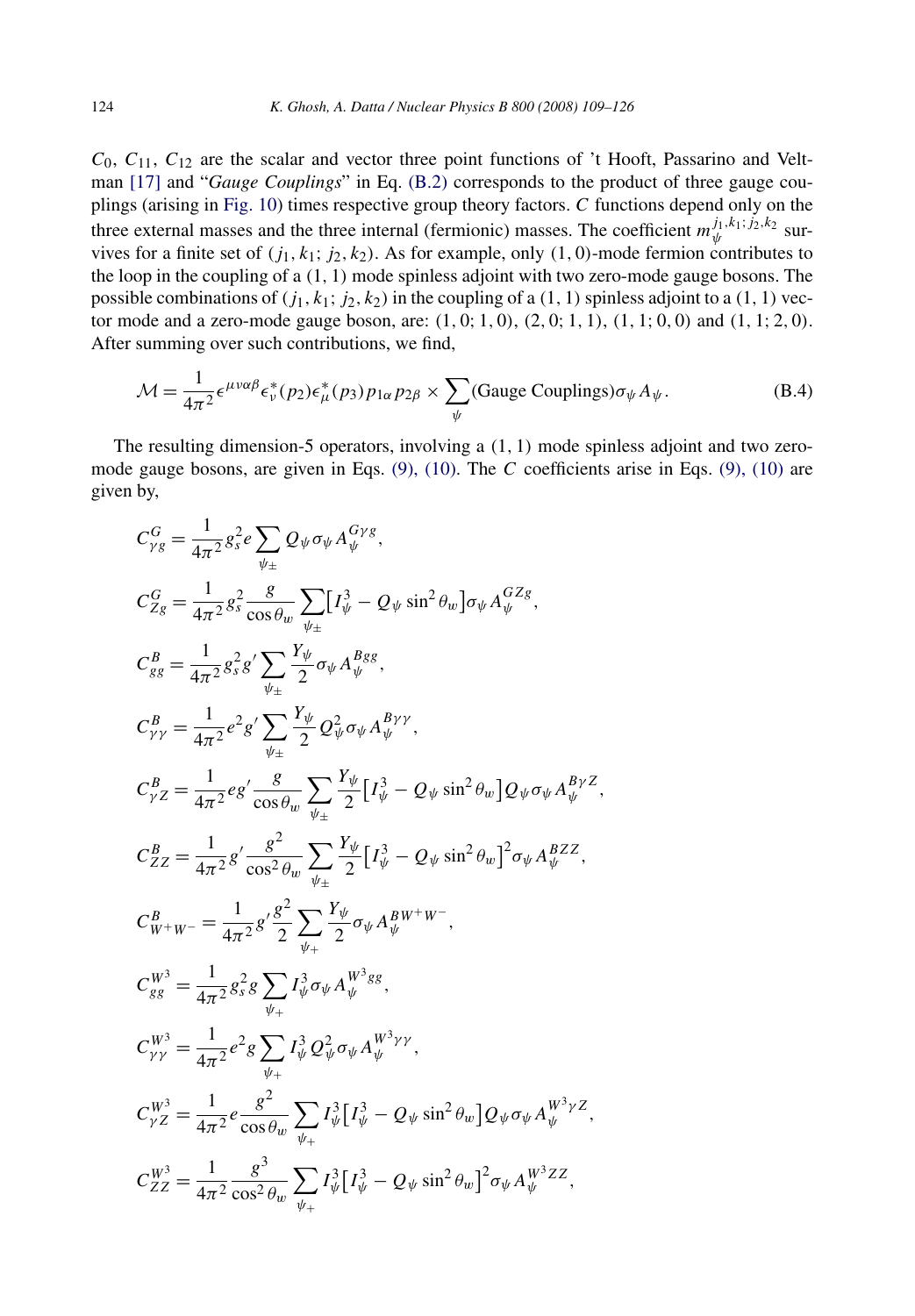<span id="page-16-0"></span>
$$
C_{W^+W^-}^{W^3} = \frac{1}{4\pi^2} \frac{g^3}{2} \sum_{\psi_+} I_{\psi}^3 \sigma_{\psi} A_{\psi}^{W^3 W^+ W^-}.
$$
 (B.5)

Where  $\sigma_{\psi_{\pm}} = \pm 1$ ,  $Q_{\psi}$ ,  $I_{\psi}^{3}$  and  $Y_{\psi}$  are the electric charge, 3rd component of isospin and hypercharge of the corresponding fermion *ψ* respectively.

It is important to notice that the effective  $A_H^{(J_1, K_1)} A_\nu^{(J_2, K_2)} A_\mu^{(0,0)}$  vertex is proportional to the gauge anomaly. So in the limit that all the fermions at each KK level are degenerate in mass,  $A_{\psi}$  becomes independent of  $\psi$  and all *C* coefficients vanish identically due to exact anomaly cancellation. The mass splittings of KK fermions due to the radiative corrections thus play a very crucial role for the non-zero values of the *C* coefficients. As for example,  $C_{W^+W^-}^B$  is stronger than all other  $C^B$ 's. In case of  $C^B_{W^+W^-}$ , anomaly cancellation takes place exactly between (1, 0) mode of  $6D + ve$  chirality quarks and lepton generations. Where as, for others cases, cancellation take place partially between the  $(1, 0)$  mode of  $6D + ve$  and  $-ve$  chirality quarks and leptons. The mass splitting between the  $(1, 0)$  mode +*ve* 6D chirality quarks and lepton generations is higher than the mass splitting between *(*1*,* 0*)* mode of 6D +*ve* and −*ve* chirality fermions [\[12\].](#page-17-0) Similar kind of argument can be given in favour of the small value of  $C_{W^+W^-}^{W^3}$  compared to all others.

# **References**

[1] I. Antoniadis, Phys. Lett. B 246 (1990) 377; N. Arkani-Hamed, S. Dimopoulous, G. Dvali, Phys. Lett. B 429 (1998) 263; I. Antoniadis, N. Arkani-Hamed, S. Dimopoulos, G.R. Dvali, Phys. Lett. B 436 (1998) 257. [2] L. Randall, R. Sundrum, Phys. Rev. Lett. 83 (1999) 3370; L. Randall, R. Sundrum, Phys. Rev. Lett. 83 (1999) 4690. [3] T. Appelquist, H.C. Cheng, B.A. Dobrescu, Phys. Rev. D 64 (2001) 035002; H.C. Cheng, K.T. Matchev, M. Schmaltz, Phys. Rev. D 66 (2002) 056006. [4] K. Dienes, E. Dudas, T. Gherghetta, Nucl. Phys. B 537 (1999) 47; K. Dienes, E. Dudas, T. Gherghetta, Phys. Lett. B 436 (1998) 55; G. Bhattacharyya, A. Datta, S.K. Majee, A. Raychaudhuri, Nucl. Phys. B 760 (2007) 117. [5] G. Servant, T. Tait, Nucl. Phys. B 650 (2003) 391; K. Kong, K. Matchev, JHEP 0601 (2006) 038. [6] B. Dobrescu, D. Hooper, K. Kong, R. Mahbubani, J. Cosmol. Astron. Phys. 0710 (2007) 012. [7] K. Agashe, N.G. Deshpande, G.H. Wu, Phys. Lett. B 514 (2001) 309; D. Chakraverty, K. Huitu, A. Kundu, Phys. Lett. B 558 (2003) 173; A.J. Buras, M. Spranger, A. Weiler, Nucl. Phys. B 660 (2003) 225; A.J. Buras, A. Poschenrieder, M. Spranger, A. Weiler, Nucl. Phys. B 678 (2004) 455; J.F. Oliver, J. Papavassiliou, A. Santamaria, Phys. Rev. D 67 (2003) 056002; T. Appelquist, B.A. Dobrescu, Phys. Lett. B 516 (2001) 85; K. Agashe, N.G. Deshpande, G.H. Wu, Phys. Lett. B 511 (2001) 85. [8] T.G. Rizzo, J.D. Wells, Phys. Rev. D 61 (2000) 016007; A. Strumia, Phys. Lett. B 466 (1999) 107; C.D. Carone, Phys. Rev. D 61 (2000) 015008; C. Macesanu, C.D. McMullen, S. Nandi, Phys. Rev. D 66 (2002) 015009; C. Macesanu, C.D. McMullen, S. Nandi, Phys. Lett. B 546 (2002) 253; H.C. Cheng, Int. J. Mod. Phys. A 18 (2003) 2779; A. Muck, A. Pilaftsis, R. Ruckl, Nucl. Phys. B 687 (2004) 55; G. Bhattacharyya, P. Dey, A. Kundu, A. Raychaudhuri, Phys. Lett. B 628 (2005) 141; M. Battaglia, A. Datta, A. De Roeck, K. Kong, K.T. Matchev, JHEP 0507 (2005) 033; B. Bhattacherjee, A. Kundu, Phys. Lett. B 627 (2005) 137; J.M. Smillie, B.R. Webber, JHEP 0510 (2005) 069. [9] T. Appelquist, B. Dobrescu, E. Ponton, H. Yee, Phys. Rev. Lett. 87 (2001) 181802.